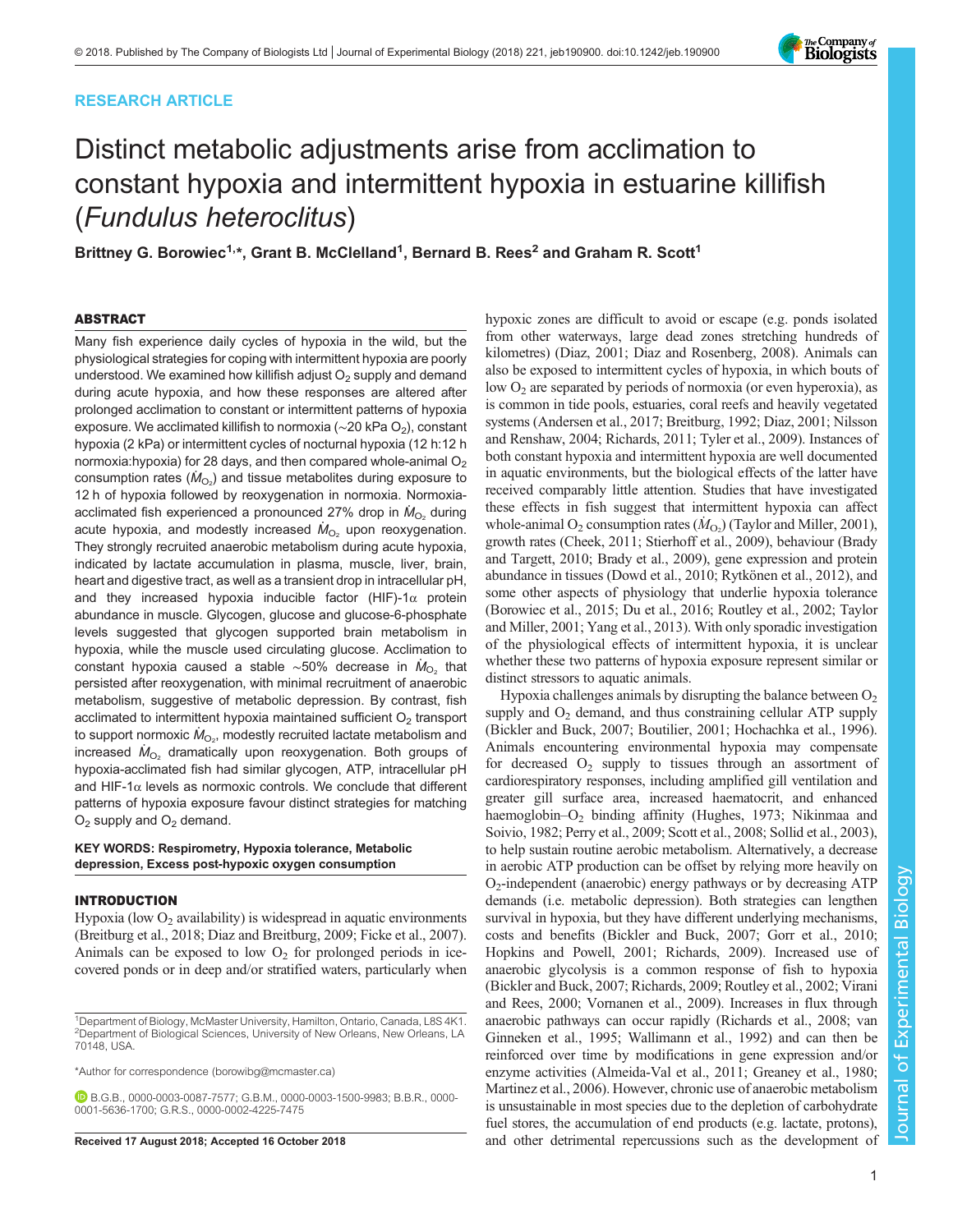metabolic acidosis ([Dunn and Hochachka, 1986](#page-13-0); [Richards, 2009](#page-14-0); [Richards et al., 2007](#page-14-0); [Speers-Roesch et al., 2012, 2013;](#page-14-0) [Thomas](#page-15-0) [et al., 1986](#page-15-0)). During normoxic recovery, repayment of the  $O<sub>2</sub>$  debt' accrued during hypoxia exposure requires that glucose/glycogen be resynthesized and anaerobic end products be cleared, potentially associated with various transcriptomic and proteomic adjustments [\(Dowd et al., 2010](#page-13-0); [Rytkönen et al., 2012](#page-14-0)), all of which require additional energy and may contribute to the excess post-hypoxic  $O<sub>2</sub>$ consumption (EPHOC) ([Lewis et al., 2007; Plambech et al., 2013](#page-14-0); [van den Thillart and Verbeek, 1991\)](#page-15-0).

The use of metabolic depression when  $O_2$  supply is limited is a less common response to hypoxia that is only exhibited in some hypoxia-tolerant species [\(Guppy and Withers, 1999; Hochachka](#page-13-0) [et al., 1996](#page-13-0); [Lutz and Nilsson, 2004; Nilsson and Renshaw, 2004\)](#page-14-0). In these species, ATP demands are greatly decreased by regulated cutbacks in many energetically costly processes ([Bickler and Buck,](#page-13-0) [2007](#page-13-0); [Guppy and Withers, 1999; Hochachka et al., 1996](#page-13-0); [Richards,](#page-14-0) [2009](#page-14-0)). While this approach avoids the pitfalls of accelerated anaerobic metabolism, the so-called 'turning down the pilot light' [\(Hochachka et al., 1996](#page-13-0)) has other physiological and ecological costs. Metabolically depressed animals may have little energy to invest in important fitness-relevant functions beyond those that maintain survival (e.g. locomotion, reproduction, growth, immune defence, etc.), they may have diminished cognitive ability [\(Johansson et al., 1997\)](#page-14-0), and they may be more susceptible to disease and predation [\(Burton and Reichman, 1999](#page-13-0); [Nilsson et al.,](#page-14-0) [1993](#page-14-0); [Prendergast et al., 2002](#page-14-0)). It is therefore likely that the use of metabolic depression is restricted to bouts of hypoxia that are especially prolonged or severe ([Regan et al., 2017a](#page-14-0)).

Intermittent cycles of hypoxia are likely to pose challenges that require physiological coping responses that are distinct from the responses to constant hypoxia. Routine hypoxia–reoxygenation cycles may lessen the costs of prolonged reliance on anaerobic metabolism by providing regular periods of recovery in normoxia. Moreover, if hypoxia occurs rapidly, then physiological responses to hypoxia that are relatively slow to induce or reverse may not be possible. For example, gradual induction of hypoxia leads to significantly lower critical  $O<sub>2</sub>$  tension in goldfish (*Carassius* auratus), suggesting that a minimum amount of time is needed for some hypoxia responses to take place ([Regan and Richards,](#page-14-0) [2017](#page-14-0)). Intermittent hypoxia may also introduce further, unique challenges associated with recurrent reoxygenation or the costs of repeated metabolic transitions [\(Ivanina et al., 2016;](#page-13-0) [Prabhakar et al.,](#page-14-0) [2001](#page-14-0); [Semenza and Prabhakar, 2007\)](#page-14-0). The responses to such challenges of cyclical hypoxia may contribute a natural hypoxic preconditioning that improves tolerance of subsequent hypoxia exposure [\(Nilsson and Renshaw, 2004](#page-14-0)).

Our recent work on the mummichog (Fundulus heteroclitus), a well-studied estuarine fish [\(Burnett et al., 2007](#page-13-0)), suggests that nocturnal intermittent hypoxia and constant hypoxia are indeed distinct stressors ([Borowiec et al., 2015](#page-13-0); [Du et al., 2016\)](#page-13-0). Fish exhibited different acclimation responses to each pattern of hypoxia exposure to improve hypoxia tolerance, including changes in routine daytime  $\hat{M}_{\text{O}_2}$ , the activity of metabolic enzymes involved in glycolysis and recovery, the  $O_2$  carrying capacity of the blood, gill morphology, and muscle phenotype. However, the implications of these distinct acclimation responses to the strategy used by fishes to balance cellular  $O_2$  supply and  $O_2$  demand, and thus to cope with hypoxia, remain unclear. For example, it is unclear how  $\dot{M}_{\text{O}_2}$  may vary across a hypoxia–normoxia cycle in fish acclimated to intermittent hypoxia, especially during night-time hypoxia exposure, and how this might compare to fish acclimated to

constant hypoxia. Our earlier work suggested that there are considerable differences in metabolic enzyme activities in the liver between fish acclimated to intermittent and constant patterns of hypoxia exposure [\(Borowiec et al., 2015; Du et al., 2016\)](#page-13-0), but it remains unclear how these changes affect tissue energy metabolism. Our objective here was to investigate this issue by contrasting the whole-animal and tissue-level metabolic responses to hypoxia in fish acclimated to constant hypoxia versus intermittent diel cycles of nocturnal hypoxia. To do this, we determined the responses to acute hypoxia in normoxia-acclimated killifish, and then examined how these responses are altered by chronic exposure to intermittent hypoxia or constant hypoxia.

## MATERIALS AND METHODS Study animals

Adult, wild-caught Fundulus heteroclitus (Linnaeus 1766) of mixed sex (∼2–5 g) were purchased and shipped from a commercial supplier (Aquatic Research Organisms, NH, USA) to McMaster University, Ontario, Canada. Fish were held at room temperature (∼22°C) in well-aerated brackish (4 ppt) water on a photoperiod of 12 h light (07:00 to 19:00 h local time) to 12 h dark. Fish were fed by hand between ∼09:00 and 11:00 h local time to satiation with commercial flakes (Big Al's Aquarium Supercentres, Mississauga, ON, Canada) 5 days per week. Water quality (ammonia, pH, nitrates and nitrites) was maintained by cycling water through a charcoal filter, and by routine water changes. Fish were held in well-aerated normoxic conditions for at least 4 weeks before acclimation treatments (see below). All animal protocols followed guidelines established by the Canadian Council on Animal Care and were approved by the McMaster University Animal Research Ethics Board.

## Hypoxia acclimations

Fish were subjected to one of three 28 day acclimation treatments: (i) normoxia (∼20 kPa O<sub>2</sub>, ∼8 mg O<sub>2</sub> l<sup>-1</sup>), (ii) constant hypoxia  $(2 \text{ kPa } O_2, \sim 0.8 \text{ O}_2 \text{ l}^{-1}), \text{ or } (\text{iii}) \text{ nocturnal } (\text{'intermittent'})$ hypoxia (12 h normoxia during the daytime light phase:12 h of hypoxia during the night-time dark phase). We chose a 12 h:12 h pattern of intermittent hypoxia, in which hypoxia occurred during the dark phase of the daily cycle, because it represents a reasonable representation of the diel patterns of hypoxia experienced in estuaries along the east coast of North America [\(Tyler et al., 2009\)](#page-15-0). Acclimations were carried out in 35 l glass aquaria under the same salinity, photoperiod, temperature and feeding conditions as are described above. Normoxia was achieved by continuously bubbling aquarium water with air. Hypoxia exposure was achieved by regulating the  $O_2$  tension in the aquaria using a galvanic  $O_2$  sensor that automatically controlled the flow of nitrogen with a solenoid valve (Loligo Systems, Tjele, Denmark), as described previously [\(Borowiec et al., 2015\)](#page-13-0). Fish were prevented from respiring at the water surface during hypoxic periods with a plastic grid barrier and bubble wrap.

## Respirometry measurements

We used stop-flow respirometry to measure the changes in  $\dot{M}_{\text{O}_2}$  during a 24 h cycle of normoxia–hypoxia–reoxygenation for each acclimation group [\(Fig. 1](#page-2-0)). As a normoxic control, we also measured  $\dot{M}_{\text{O}_2}$  during a 24 h cycle of normoxia in an additional set of fish from the normoxia acclimation group, so that diurnal changes in  $\dot{M}_{\text{O}_2}$  could be measured across the same times of day ([Fig. 1\)](#page-2-0). Measurements were made in respirometry chambers (90 ml cylindrical glass) that were situated in a buffer tank (with its sides covered in dark plastic to minimize visual disturbance to the fish)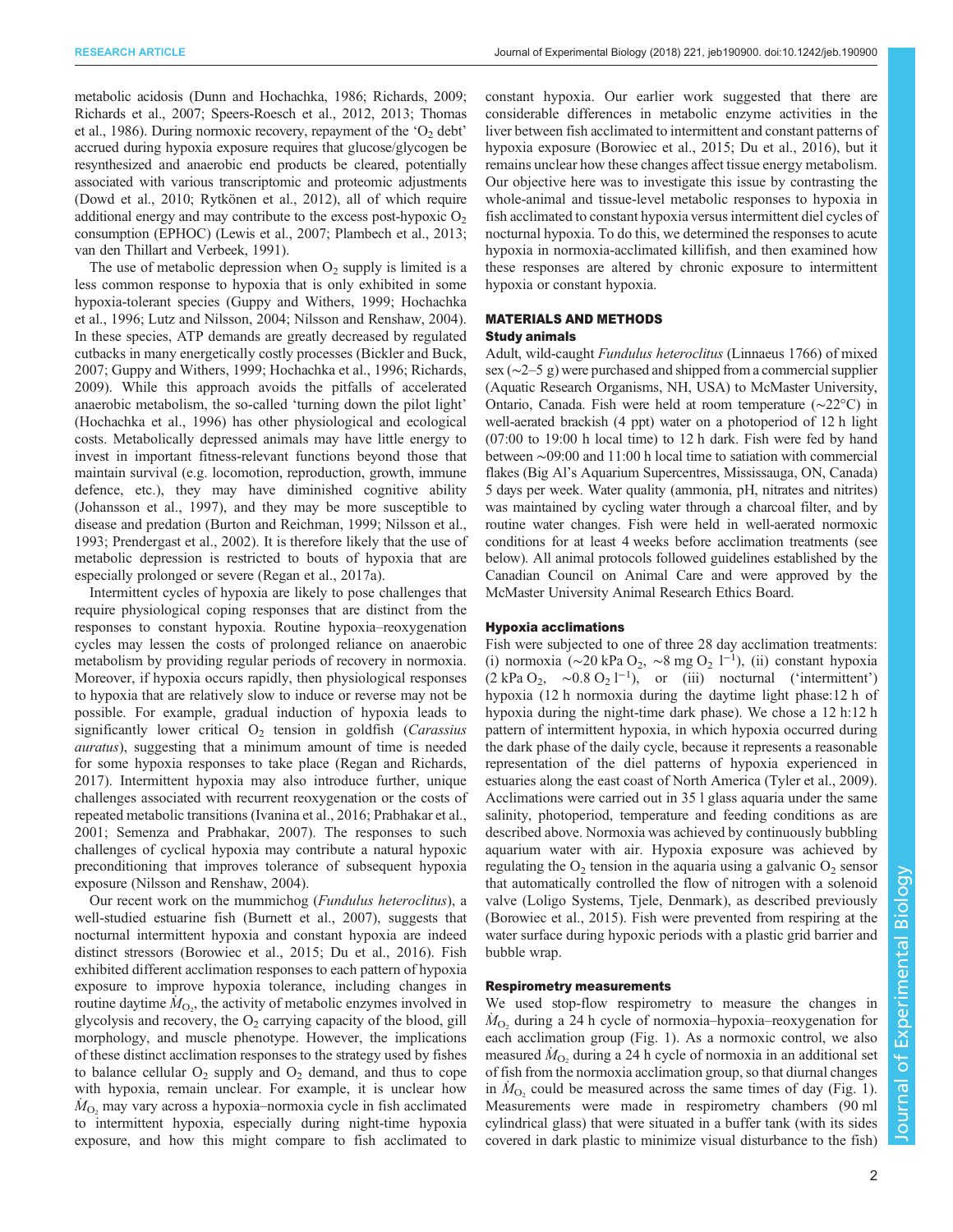<span id="page-2-0"></span>

Fig. 1. Experimental groups used in this study. Killifish were first acclimated for 28 days to normoxia (~20 kPa), intermittent cycles of nocturnal hypoxia (12 h normoxia during the daytime light phase:12 h of 2 kPa O<sub>2</sub> during the night-time dark phase), or constant hypoxia at 2 kPa O<sub>2</sub>. Whole-animal O<sub>2</sub> consumption was measured throughout a normoxia–hypoxia–reoxygenation cycle in each acclimation group, with the exception that fish acclimated to constant hypoxia were held in hypoxia until transitioning to normoxia at the same time as the acute hypoxia and intermittent hypoxia groups. A second treatment group of normoxiaacclimated fish were held in constant normoxia throughout to act as time-matched normoxia controls. The grey shading represents the dark phase of the daily cycle, which lasted from 07:00 to 19:00 h local time in all groups, with the light phase making up the remainder of the daily cycle. In a different set of fish, each treatment group was sampled for measurements of tissue metabolites at the times indicated by white arrows (fish at the 0 and 12 h time points were sampled immediately before the change in  $P_{O_2}$  and/or light phase took effect).

and connected to two water circulation circuits. One of these circuits flushed the respirometry chamber with water from the surrounding buffer tank ('flushing circuit'). The second circuit continuously pumped water from the respirometry chamber across a fibre-optic O2 sensor (PreSens, Regensburg, Germany) in a closed loop ('recirculation circuit'). The  $O_2$  level in the respirometry chambers could thus be set by controlling the  $O_2$  levels in the buffer tank, which was accomplished by bubbling with air or by using the same galvanic  $O_2$  sensor system that was used for acclimations (see above). Water temperature and salinity were matched to the acclimation conditions.

To obtain respirometry measurements, fish were transferred into a respirometry chamber immediately following their 28 day acclimation at approximately 09:00 h local time. During this period of habituation to the chambers,  $O_2$  levels were maintained at those that the fish would normally experience at that time of day in acclimation (i.e. hypoxia for the constant hypoxia group, normoxia for all other acclimation groups).  $\dot{M}_{O_2}$  was then measured every ∼14 min by alternating between 10 min flush periods, when the flushing circuit was on and the respirometry chamber was maintained at the conditions in the buffer tank, and 3 min measurement periods, when the flushing circuit was off, and the chamber was thus a closed system, allowing  $\dot{M}_{O_2}$  to be measured as the rate of change in oxygen concentration in the water. The effects of handling stress subsided and fish achieved a stable resting  $\dot{M}_{\text{O}_2}$  within 8 h of being placed in the chamber. Animals were held at their acclimation  $O_2$  level until shortly before 19:00 h local time. Fish in the normoxia and intermittent hypoxia acclimation groups were then transitioned to hypoxia  $(2 \text{ kPa } O_2)$ , which took ∼25 min), while fish acclimated to constant hypoxia were maintained at the 2 kPa hypoxia in which they were held during acclimation, and  $\dot{M}_{\text{O}_2}$  was measured in hypoxia for 12 h for all three acclimation groups. Each of these groups (including the constant hypoxia group) was then transitioned to normoxia (which again took ~25 min), and  $\dot{M}_{\text{O}_2}$  was measured for an additional  $~\sim$ 6 h. The normoxic controls were treated similarly, except that they were held in normoxia for the full duration of respirometry measurements. The changes in  $\dot{M}_{\text{O}_2}$  within each treatment group were analyzed using one-way repeated-measures ANOVA (see 'Statistical analysis' below).

We compared the  $\dot{M}_{O_2}$  data, processed into five distinct measurements, between each treatment group using one-way ANOVA (see 'Statistical analysis' below). Resting daytime  $\dot{M}_{O_2}$  in normoxia was determined as the average of the last 10 stable measurements before lights off at 19:00 h local time. The minimum  $\dot{M}_{\text{O}_2}$  during night-time (the single lowest value recorded between 19:00 and 07:00 h local time, 0 h and 12 h in our study) was also determined for each individual fish, as was the average  $\dot{M}_{\text{O}_2}$  over the entire 12 h night-time dark phase. EPHOC was determined during reoxygenation in normoxia by calculating the area under the curve of measured  $\dot{M}_{\text{O}_2}$  above resting  $\dot{M}_{\text{O}_2}$  over time. EPHOC was calculated for the initial 90 min of normoxia (12–13.5 h) and for the entire 6 h recovery period (12–18 h). For comparison purposes, measurements analogous to EPHOC (referred to as daytime excess  $O_2$  consumption) were also made for the constant normoxia group, although these animals were not exposed to hypoxia during the experiment.

#### Metabolite measurements

We investigated the tissue-level metabolic changes that occurred over the hypoxia–reoxygenation cycle by sampling fish in each treatment group over a time course of the daily cycle (Fig. 1). The day before sampling, at ∼10:00 h local time following the 28 day acclimation, fish were transferred into a series of small plastic enclosures (up to 4 fish per enclosure) held within the same glass aquaria as was used for acclimations (and weighed down to sit at the bottom of the tank with large air stones), to facilitate rapid euthanasia and freeze-clamping of tissues – an approach that has previously been used with success in this species [\(Richards et al.,](#page-14-0) [2008\)](#page-14-0). Enclosures were 2.1 l in volume and were constructed with a mesh lid and sides to allow water to flow through the submerged enclosure. The galvanic  $O_2$  sensor system that is described above (Loligo Systems) continued to control  $O_2$  levels in the water to those appropriate for each acclimation group. A submersible filter and water pumps ensured adequate water circulation and uniform  $O_2$ tensions within the enclosures and throughout the aquarium. Fish were held in these enclosures in their acclimation condition until the following day, and were then sampled at times during the daily cycle depicted by arrows in Fig. 1. One set of fish in the normoxia acclimation group were sampled in normoxia at 18:00 h (0 h), after 1, 6 or 12 h of acute hypoxia  $(2 \text{ kPa } O_2)$  during the night-time dark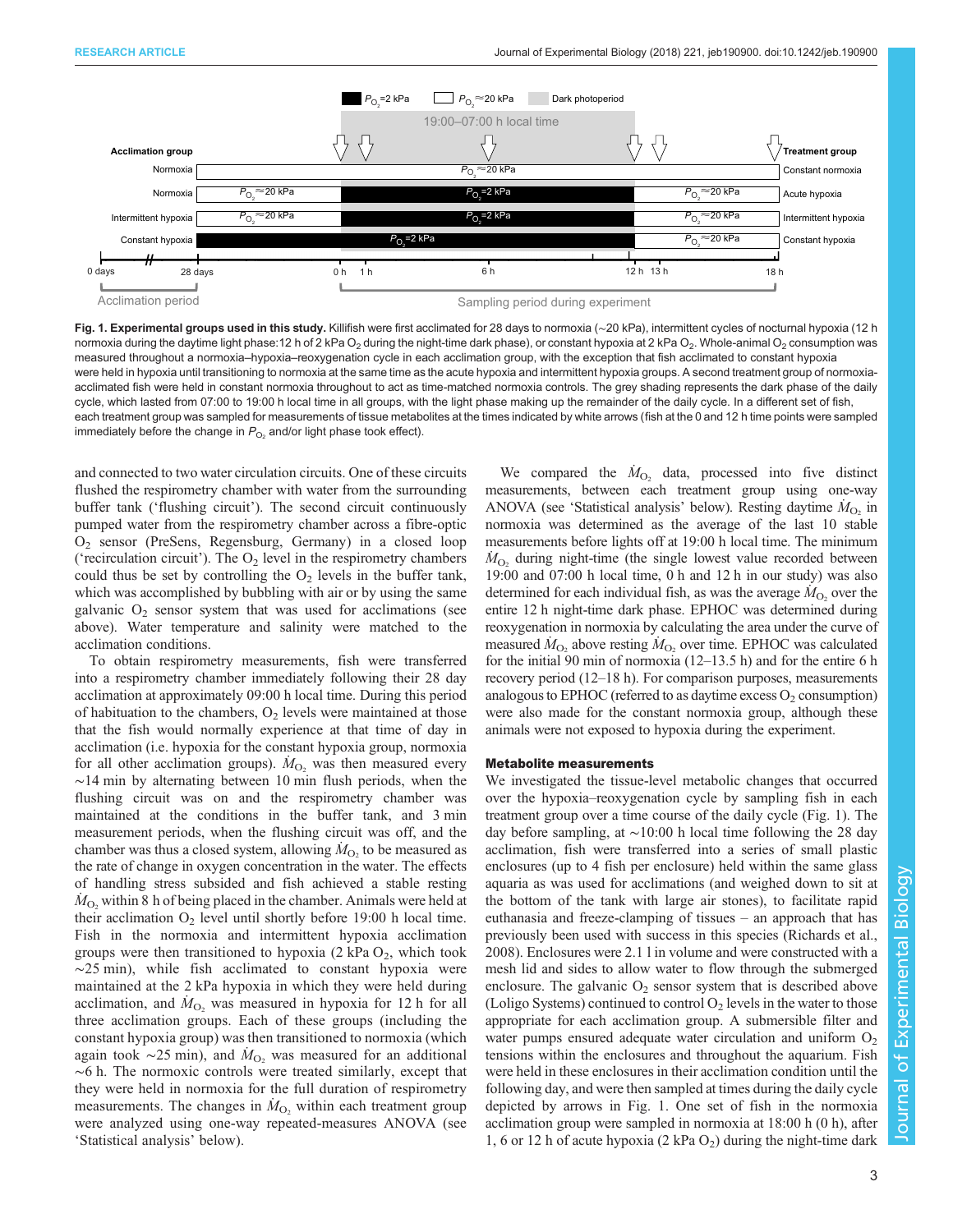phase (at 20:00, 01:00 or 07:00 h, respectively), or after 1 or 6 h of reoxygenation in normoxia during the daytime light phase (at 08:00 or 13:00 h, respectively). A second set of fish in the normoxia acclimation group acted as time-matched normoxia controls, held in normoxia and sampled at the same times of day but not exposed to low oxygen. Fish in the intermittent hypoxia acclimation group were also sampled at the same times of day, during the normal hypoxia–reoxygenation cycle that they experienced in acclimation (i.e. in normoxia at 18:00 h, after 1, 6 or 12 h of hypoxia, or after 1 or 6 h of reoxygenation in normoxia). Fish acclimated to constant hypoxia were sampled in hypoxia  $(2 \text{ kPa O}_2)$  at  $18:00, 20:00, 01:00$ or 07:00 h, or were transitioned to normoxia at 07:00 h and sampled after 1 h  $(08:00 h)$  or 6 h  $(13:00 h)$  of daytime reoxygenation. A two-way ANOVA was used to assess the effects of treatment group, sampling time and their interaction on metabolite levels (see 'Statistical analysis' below).

To sample fish at each time point, the mesh-covered enclosures were gently removed from the aquaria and excess water was allowed to drain out of the mesh sides, leaving the fish in a ∼1 l reservoir of water. Fish were quickly anaesthetized by adding a concentrated solution of benzocaine (Sigma-Aldrich, Oakville, ON, Canada) dissolved in 95% ethanol into the enclosure (final concentration 1gl−<sup>1</sup> ) to the reservoir. Because the water in the reservoir was from the aquarium, fish were held in the partial pressure of  $O_2$  ( $P_{O_2}$ ) of their current treatment during euthanasia, such that fish sampled from hypoxic water were not exposed to normoxia prior to sampling. Fish were removed in pairs, weighed and quickly dissected. A transverse section of the axial muscle (containing both red and white muscle fibres) was cut at the anterior base of the anal fin and immediately freeze clamped between two aluminium blocks pre-cooled in liquid nitrogen. Blood was collected from the caudal blood vessels in a heparinized capillary tube, spun at  $12,700 g$ for 3 min, and the plasma was isolated and frozen in liquid nitrogen. The liver and the whole brain were dissected and freeze clamped. Freeze clamping occurred rapidly (within 1 min of euthanasia) to minimize changes in metabolite levels. The heart and the full length of the digestive tract (cleared of its contents) were then dissected and frozen in liquid nitrogen. All samples were stored at −80°C until analyzed.

### Intracellular pH and tissue metabolite analysis

For all analyses, frozen samples of muscle, brain, liver and digestive tract were first ground into a fine powder using an insulated mortar and pestle that was pre-cooled with liquid nitrogen, and then returned to storage at −80°C until the subsequent homogenization and analysis of metabolites (see 'Statistical analysis' below). The only exception was the heart, which was not ground into a powder but was instead homogenized whole for analysis.

ATP, phosphocreatine and carbohydrate metabolites were measured in approximately 20–30 mg of powdered muscle, liver and brain samples. Tissue was homogenized for 20 s in 300 µl of ice-cold 6% HClO4 using the highest setting of a PowerGen 125 electric homogenizer (Fisher Scientific, Whitby, ON, Canada). Homogenates were vortexed, and 100 µl of the acidified extract was immediately frozen in liquid nitrogen for later analysis of glycogen, glucose and glucose-6-phosphate content. The remaining homogenate was centrifuged at 4<sup>o</sup>C for 10 min at 10,000 **g**. The supernatant was transferred to a new microcentrifuge tube and neutralized  $(6.8 \leq pH \leq 7.2)$  with 3 mol l<sup>-1</sup> K<sub>2</sub>CO<sub>3</sub>. Neutralized extracts were centrifuged at  $10,000 \, \text{g}$  for 10 min at 4°C, and the resulting supernatant was immediately used for quantification of ATP, phosphocreatine and lactate content by standard methods adapted for a 96-well plate format [\(Bergmeyer, 1983](#page-13-0)). Initial assay conditions were as follows: ATP, 5 mmol l<sup>-1</sup> glucose, 2 mmol l<sup>-1</sup> NADP<sup>+</sup>, 5 mmol  $1^{-1}$  MgCl<sub>2</sub> and excess coupling enzyme (1 U ml<sup>-1</sup> glucose-6phosphate dehydrogenase) in 20 mmol l<sup>-1</sup> Tris (pH 8.0); lactate, 2.5 mmol  $1^{-1}$  NAD<sup>+</sup>, in glycine buffer (0.6 mol  $1^{-1}$  glycine, 0.5 mol l−<sup>1</sup> hydrazine sulphate, pH 9.4); phosphocreatine, conditions as listed for ATP, plus 1 mmol l<sup>−1</sup> ADP. Assays were then conducted by adding an excess amount  $(5 \text{ U ml}^{-1})$  of the appropriate coupling enzyme (hexokinase for ATP, lactate dehydrogenase for lactate and creatine kinase for phosphocreatine). All assays were coupled to a change in NADH or NADPH concentration in the well, such that the absolute change in absorbance at 340 nm following the addition of the final coupling enzyme was indicative of the metabolite content of the extract. All metabolite assays were run in duplicate at 37°C on a SpectraMax Plus 384 microplate reader (Molecular Devices, Sunnyvale, CA, USA). Lactate content was also assayed in the digestive tract (∼10 mg of powdered tissue) and heart (the whole heart, typically ∼5 mg) using the same methods that are described above for lactate.

Glycogen, glucose and glucose-6-phosphate content were measured in the acidified homogenates of muscle, liver and brain tissues. Aliquots of the acidified homogenate were thawed on ice, and 50 µl of 1 mol l<sup>-1</sup> K<sub>2</sub>HCO<sub>3</sub> and 100 µl of 400 mmol l<sup>-1</sup> acetate buffer (pH 4.8) were added. Half of this solution was used to determine total glycogen content, by digesting the glycogen in the solution with 7 µl of amyloglucosidase  $(4 U l^{-1})$ , suspended in 300 mmol  $l^{-1}$  Tris-HCl, 4.05 mmol  $l^{-1}$  MgSO<sub>4</sub>, pH 7.5) for 2 h at 40°C. The other half of this solution was used to determine free glucose and glucose-6-phosphate, by simply incubating the solution without amyloglucosidase at 4°C for 2 h. All samples were neutralized with 1 mol l<sup>-1</sup> K<sub>2</sub>HCO<sub>3</sub> following the 2 h incubation. Glucose-6-phosphate content was first determined in undigested samples by measuring the difference in absorbance after the addition of excess of the coupling enzyme glucose-6-phosphate dehydrogenase (3 U ml−<sup>1</sup> ) under the following conditions: 1 mmol  $l^{-1}$  ATP, 0.5 mmol  $l^{-1}$  NADP<sup>+</sup> and 5 mmol  $l^{-1}$  MgCl<sub>2</sub> in 20 mmol l−<sup>1</sup> imidazole ( pH 7.4). Glucose content was then assayed in both undigested samples (containing only endogenous free glucose) and digested samples (containing both endogenous free glucose and glucose originating from the enzymatic breakdown of glycogen) by measuring the change in absorbance with the addition of excess of the coupling enzyme hexokinase (5 U ml−<sup>1</sup> ) under the same conditions as for glucose-6-phosphate plus excess coupling enzyme (glucose-6-phosphate dehydrogenase). The difference in glucose content detected between the digested and undigested samples was used to calculate sample glycogen content.

Intracellular  $pH$  ( $pH_i$ ) was measured in a separate portion of powdered muscle and liver (∼10–30 mg) samples, using a method similar to those that have been described previously ([Baker et al.,](#page-13-0) [2009;](#page-13-0) [Pörtner, 1990; Pörtner et al., 1990\)](#page-14-0). Tissue was briefly homogenized in 0.5 ml Pellet Pestle Microtubes (Fisher Scientific) containing five volumes of ice-cold 150 mmol l−<sup>1</sup> KCl and 8 mmol l−<sup>1</sup> of the metabolic inhibitor nitrilotriacetic acid. The microtube was quickly capped to minimize loss of  $CO<sub>2</sub>$  and incubated on ice for 10 min. The homogenate was then vortexed and its pH was measured within 15–20 s with a glass microelectrode (Sartorius, Bohemia, NY, USA) that was preconditioned to the appropriate temperature in ice-cold homogenization solution.

# Protein abundance of HIF1 $\alpha$

We measured hypoxia inducible factor (HIF)-1 $\alpha$  protein abundance in skeletal muscle tissue by immunoprecipitation followed by western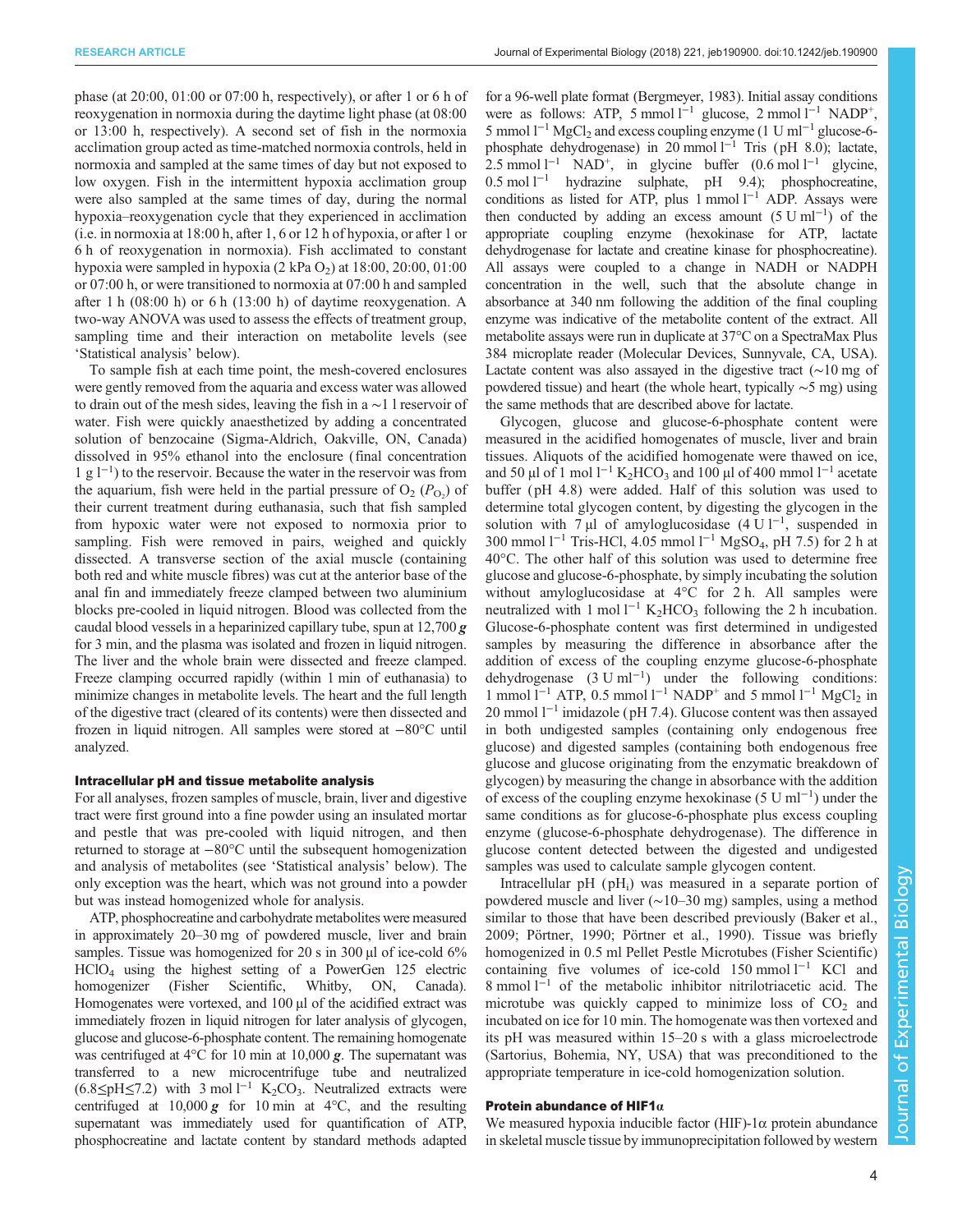RESEARCH ARTICLE **ARTICLE** ARTICLE ARTICLE **Journal of Experimental Biology (2018)** 221, jeb190900. doi:10.1242/jeb.190900

blotting. Powdered muscle tissue (∼50 mg) was homogenized on ice with 30 passes of a glass Tenbroeck tissue grinder in 20 volumes of immunoprecipitation (IP) buffer, which was composed of  $1\%$ IGEPAL CA 630 (octylphenol ethoxylate), 0.5% deoxycholate, 0.1% sodium dodecyl sulfate (SDS), 1 mmol l−<sup>1</sup> EDTA, 1 mmol l−<sup>1</sup> orthovanadate, 1% protease inhibitor cocktail (Sigma P-8340) and 50 µg ml−<sup>1</sup> MG 132 (Z-Leu-Leu-Leu-aldehyde) in phosphate buffered saline  $(137 \text{ mmol } 1^{-1}$  NaCl, 2.7 mmol  $1^{-1}$  KCl,  $10 \text{ mmol } 1^{-1}$  Na<sub>2</sub>HPO<sub>4</sub>, 1.76 mmol  $1^{-1}$  KH<sub>2</sub>PO<sub>4</sub>, pH 7.6). Homogenates were centrifuged at 10,000  $g$  for 10 min at 4°C, and supernatant protein content was determined using the bicinchoninic acid assay (Thermo Fisher Scientific), in which interfering substances were first removed by precipitation with trichloroacetic acid and deoxycholate [\(Brown et al., 1989](#page-13-0)). Tissue supernatants were diluted to 2 mg protein ml<sup>-1</sup> in IP buffer and HIF-1 $\alpha$  was immunoprecipitated from 1 ml samples using a chicken polyclonal antibody generated against a recombinant fragment of HIF-1α from F. heteroclitus [\(Townley et al., 2017\)](#page-15-0). We first eliminated nonspecific binding by pre-incubating the samples with  $20 \mu l$  of secondary antibody (goat anti-chicken IgY bound to agarose beads; Aves Labs, Tigard, OR, USA) for 30 min at 4°C, followed by centrifugation at 1500 g for 10 min at  $4^{\circ}$ C, and then reserving the supernatant for use in the following steps. Primary antibody  $(4 \mu)$  of 0.92 mg ml−<sup>1</sup> solution) was added to each 1 ml of supernatant, which was then incubated for 1 h on ice with gentle rocking. This was followed by addition of 20 µl of secondary antibody and incubation overnight at 4°C with gentle rocking. The following morning, samples were centrifuged for 5 min at  $1500 g$  at  $4^{\circ}$ C, and the supernatant was discarded. The agarose beads (bound to HIF-1 $\alpha$ ) were washed by resuspension in TBST  $(20 \text{ mmol } 1^{-1}$  Tris, 150 mmol l−<sup>1</sup> NaCl, 0.05% Tween-20, pH 7.5), incubated for 5 min on ice with gentle rocking, centrifuged as above, and the supernatant was discarded. The agarose beads were washed once more in TBST, followed by two washes in TBS  $(10 \text{ mmol } 1^{-1} \text{ Tris},$ 150 mmol l−<sup>1</sup> NaCl, 0.02% NaN3, pH 8.0) and two washes in 50 mmol  $1^{-1}$  Tris (pH 6.8). The final pellet (containing the washed agarose beads bound to HIF-1 $\alpha$ ) was re-suspended in 26  $\mu$ l of distilled H<sub>2</sub>O, 10 µl of LDS  $4\times$  sample buffer (Invitrogen) and 4 µl of 0.5 mol  $1^{-1}$  dithiothreitol (DTT). The solution was briefly centrifuged (∼15 s) and heated at 70°C for 10 min to denature the protein and to release HIF-1 $α$  from the immunoprecipitation beads. The solution was cooled to room temperature, spun at  $1500 g$  for 5 min, and the supernatant was transferred to a new microcentrifuge tube. The pellet was then centrifuged again at  $15,000 g$  for 5 min to crush the immunoprecipitation beads, and the small volume of resulting supernatant was combined with the first supernatant.

The final solution from the above immunoprecipitation of HIF-1α protein was used for gel electrophoresis. Solutions (∼25 µl total) were loaded into a SDS–polyacrylamide gel ( pre-cast 4–12% gradient NuPage Bis-tris gels; Invitrogen), and run at 150 V for 65 min in MOPS-SDS running buffer  $(50 \text{ mmol } l^{-1}$  MOPS, 50 mmol l−<sup>1</sup> Tris base, 0.1% SDS, 1 mmol l−<sup>1</sup> EDTA, pH 7.7). Proteins were wet transferred at 10°C onto a PVDF membrane for 2 h at 100 V using Invitrogen NuPage Transfer Buffer (25 mmol l<sup>-1</sup> Bicine, 25 mmol l−<sup>1</sup> Bis-Tris, 1 mmol l−<sup>1</sup> EDTA, pH 7.2; Fisher Scientific) containing 20% methanol and 0.05% SDS. After transfer, blots were blocked in 5% skim milk powder in TBST for 1 h at room temperature. The blot was then incubated in primary anti-HIF-1 $\alpha$  antibody, diluted 1:500 in blocking buffer, and incubated for 1 h at room temperature and then overnight at 4°C. The blot was washed 3 times for 5 min each in TBST, and then incubated for 1 h at room temperature with a donkey anti-chicken

horseradish peroxidase secondary antibody (2 µl of 32 µg ml<sup>-1</sup> solution), diluted 1:5000 in blocking buffer. Blots were washed 5 times for 5 min each in TBST. Bound secondary antibody was detected by incubating the blot in ECL reagent  $(1.3 \text{ mmol } 1^{-1})$ luminol, 0.2 mmol l<sup>−1</sup> p-coumaric acid, 0.01% H<sub>2</sub>O<sub>2</sub> in  $100 \text{ mmol } 1^{-1}$  Tris, pH 8.5) and imaging the resulting bands by chemiluminescence on a ChemiDoc XRS imager. The band intensity of each sample, relative to the intensity of the IgY band as a loading control, was analyzed using Image Lab software (Bio-Rad) as an indication of protein abundance. We only quantified HIF-1 $\alpha$  protein in the skeletal muscle due to the large quantity of tissue required to perform the immunoprecipitation (at 12 h, 07:00 h sampling time only), and we compared each treatment group using one-way ANOVA (see 'Statistical analysis' below). HIF-1α protein abundance is reported in arbitrary units (band intensity of HIF- $1\alpha$ / band intensity of IgY) and is expressed relative to the abundance of the constant normoxia group.

#### Statistical analysis

One-way or two-way ANOVA accompanied by post hoc Bonferroni tests were used to examine the effects of hypoxia exposure and treatment group. A significance level of P<0.05 was used for all statistical analyses. All data are reported as means±s.e.m.

#### RESULTS

## Whole-animal metabolism during the hypoxia– reoxygenation cycle

We examined the changes in  $\dot{M}_{O_2}$  during exposure to hypoxia followed by reoxygenation in normoxia in killifish that were acclimated for 28 days to normoxia, intermittent hypoxia or constant hypoxia [\(Fig. 1\)](#page-2-0). Control fish held in normoxia ('constant normoxia' treatment group) had a relatively stable  $\dot{M}_{\text{O}_2}$ , but exhibited some circadian variation in  $\dot{M}_{\text{O}_2}$ , primarily reflected by modest increases in  $\dot{M}_{\text{O}_2}$  during the daytime from ~1.5 to 3 h after the lights were turned on, the typical time of day at which the fish were fed [\(Fig. 2](#page-5-0)A). Normoxia-acclimated fish that were exposed to their first bout of hypoxia ('acute hypoxia' treatment group) exhibited an initial ~50% decrease in  $\dot{M}_{\text{O}_2}$  after ~20 min of exposure ([Fig. 2](#page-5-0)B). This decrease in  $\dot{M}_{\text{O}_2}$  recovered slightly by ~45 min of exposure, but  $\dot{M}_{\text{O}_2}$  remained low throughout much of the night-time hypoxia exposure. Reoxygenation in normoxia led to a moderate increase in  $\dot{M}_{\text{O}_2}$  that lasted ~5 h during recovery in normoxia. The changes in  $\overline{M_{\text{O}_2}}$  during hypoxia–reoxygenation were similar in fish that had been acclimated to this hypoxia–reoxygenation cycle on a daily basis for several weeks ('intermittent hypoxia' treatment group) ([Fig. 2](#page-5-0)C). However, the decrease in  $\dot{M}_{\text{O}_2}$  in hypoxia was smaller and was completely recovered within ∼2 h of exposure, and the increase in  $\dot{M}_{\text{O}_2}$  during reoxygenation appeared to be greater and to last longer relative to fish experiencing their first cycle of acute hypoxia. By contrast, fish acclimated to constant hypoxia ('constant hypoxia' treatment group) exhibited a low and stable  $\dot{M}_{\text{O}_2}$ , which increased modestly and transiently during reoxygenation in normoxia [\(Fig. 2](#page-5-0)D).

Hypoxia acclimation altered metabolic rate during hypoxia– reoxygenation compared to normoxia-acclimated fish that were experiencing their first bout of hypoxia ([Fig. 3](#page-6-0)). Acclimation to constant hypoxia decreased  $\dot{M}_{O_2}$  both during hypoxia and after reoxygenation in normoxia. This appeared to be caused by general, active decreases in  $O<sub>2</sub>$  demands, because fish acclimated to constant hypoxia showed minimal EPHOC during reoxygenation in normoxia beyond a small increase in  $\dot{M}_{\text{O}_2}$  shortly after reoxygenation ([Fig. 3](#page-6-0)B, 12–13.5 h of the daily cycle). The initial 90 min (12–13.5 h) of excess  $O_2$  consumption of fish acclimated to constant hypoxia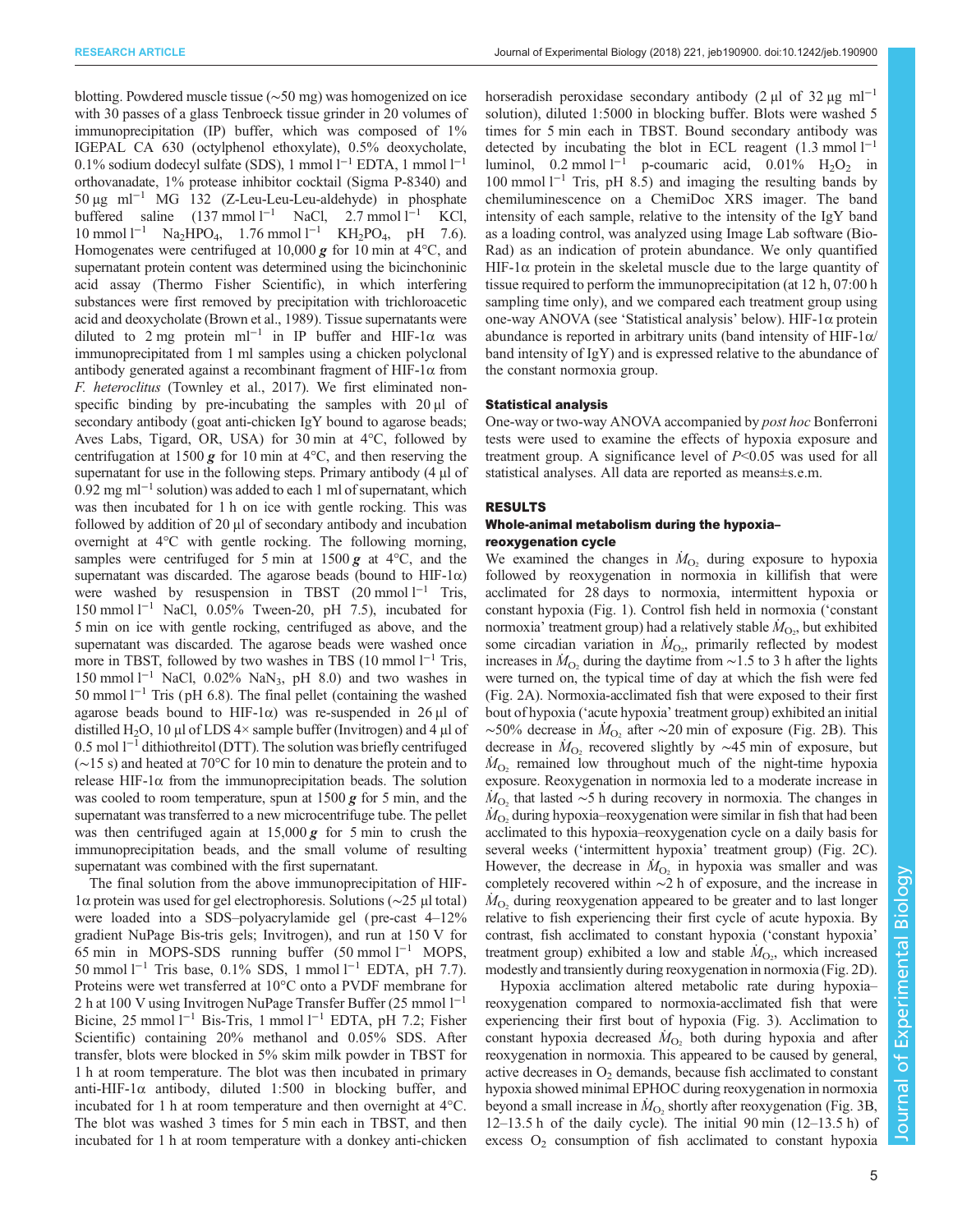<span id="page-5-0"></span>

Fig. 2. Whole-animal oxygen consumption rate ( $\dot{M}_{\rm O_2}$ ) of killifish acclimated to normoxia, intermittent hypoxia or constant hypoxia. (A) Fish acclimated to and held in constant normoxia (main effect of time on  $\dot{M}_{\rm Os}$ :  $F_{94,658}$ =2.543, P<0.0001). (B) Fish acclimated to constant normoxia, but exposed to 12 h of acute hypoxia at 2 kPa O<sub>2</sub> during the night (0–12 h) followed by 6 h of reoxygenation in normoxia during the day ( $F_{94,1222}$ =19.59, P<0.0001). (C) Fish acclimated to intermittent cycles of nocturnal hypoxia (12 h normoxia:12 h hypoxia at 2 kPa O<sub>2</sub>) and measured during the same cycle (F<sub>94,658</sub>=10.75, P<0.0001). (D) Fish acclimated to and measured in constant hypoxia at 2 kPa O<sub>2</sub> until 12 h, followed by reoxygenation in normoxia ( $F_{98,686}$ =5.982, P<0.0001). The dark phase of the photoperiod (19:00 to 07:00 h local time) is indicated by the grey section of the background, and the timing of hypoxia exposures are indicated by black bars along the top of each panel. Dashed lines represent average resting  $\dot M_{\rm O_2}$ . \*Significant pairwise difference from resting  $\dot M_{\rm O_2}$ . Sample sizes were as follows: constant normoxia and constant hypoxia, 8; acute hypoxia, 14; intermittent hypoxia, 8.

represented  $\sim$ 50% of the total excess O<sub>2</sub> consumption over the 6 h reoxygenation period, which far exceed that of the constant normoxia (∼18%), acute hypoxia (∼36%) and intermittent hypoxia (∼30%) groups [\(Fig. 3](#page-6-0)B). In contrast, fish acclimated to intermittent hypoxia maintained  $\dot{M}_{\text{O}_2}$  in hypoxia at levels that were statistically indistinguishable from fish held in normoxia [\(Fig. 3](#page-6-0)A) and exhibited much greater EPHOC during reoxygenation than other

acclimation groups [\(Fig. 3](#page-6-0)B). This increase in EPHOC appeared to be due to increases in both the peak  $\dot{M}_{\text{O}_2}$  reached during reoxygenation as well as in total duration of the increase in  $\dot{M}_{O_2}$  (Fig. 2B).

Interestingly, the timing and pattern of the excess  $O_2$ consumption also appeared to change with hypoxia acclimation. The increase in  $\dot{M}_{\text{O}_2}$  during the day in the constant normoxia group did not occur until ∼1.5–3 h after lights on and peaked at ∼14 h of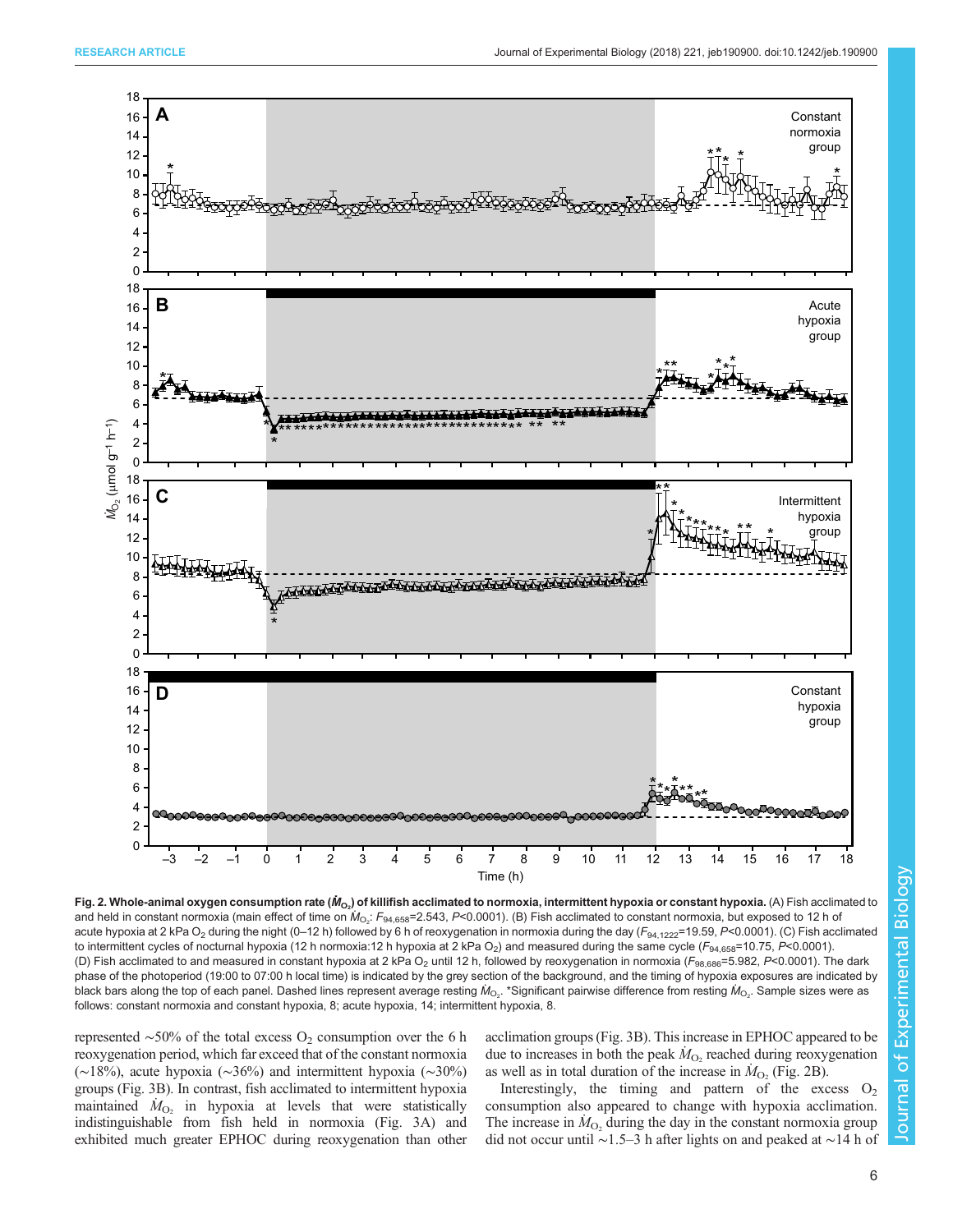<span id="page-6-0"></span>

Fig. 3. Effects of hypoxia acclimation on  $M_{\odot}$ , during a hypoxia–reoxygenation cycle. (A) Resting  $M_{\odot}$ , (measured from −2.5 to 0 h of the daily cycle, which was in normoxia for all groups except the constant hypoxia group; main effect of treatment group,  $F_{3,34}$ =13.96, P<0.0001), minimum overnight  $M_{\rm O_2}$ (measured between 0 and 12 h of the daily cycle, which was in hypoxia for all groups except normoxic controls;  $F_{3,34}$ = 7.771, P=0.0004) and average overnight  $M_{\rm O_2}$  (also measured from 0 to 12 h of the daily cycle;  $F_{3,34}$ =13.62, P<0.0001). (B) Cumulative increase in O<sub>2</sub> consumption above resting  $M_{\rm O_2}$  in the early phase of reoxygenation in normoxia (12–13.5 h of the daily cycle;  $F_{3,32}$ =3.200, P=0.0359) and the entire normoxic reoxygenation period (12–18 h of the daily cycle;  $F_{3,33}$ =3.653, P=0.0223). \*Significant pairwise difference from the constant normoxia group (P<0.05). Sample sizes for each group for each measurement are indicated directly above the bar.

the daily cycle. By contrast, normoxia-acclimated fish that were exposed to acute hypoxia exhibited a biphasic EPHOC response, with separate peaks in  $\dot{M}_{\text{O}_2}$  apparent at approximately 12.5 h and 14 h ([Fig. 2](#page-5-0)B). The pattern of these daytime increases in  $M_{\text{O}_2}$  in both normoxia-acclimated groups differed from fish acclimated to intermittent hypoxia and constant hypoxia, which showed single, early peaks at ∼12.5 h that declined thereafter, with no obvious second peak ([Fig. 2C](#page-5-0),D).

#### Tissue metabolites during a hypoxia–reoxygenation cycle

We tracked changes in the concentration of lactate, the end-product of anaerobic glycolysis, in a variety of tissues during hypoxia– reoxygenation. There was a significant time×treatment interaction on the lactate content of a number of tissues [\(Fig. 4](#page-7-0), [Table 1\)](#page-8-0), because lactate concentration changed appreciably over time in the acute hypoxia group but not in the other groups. Fish experiencing their first cycle of hypoxia showed substantial 3.5-, 4.4-, 3.1-, 2.7- and 2.8 fold increases in lactate in the plasma, muscle, liver, brain and digestive tract, respectively, that peaked at 6–12 h of hypoxia and remained elevated after 1 h of recovery (13 h) in normoxia. Lactate content in the heart also increased at 6 h of hypoxia in the acute hypoxia group, but recovered to levels typical of normoxia before the end of the hypoxia exposure. These large increases in lactate content in the acute hypoxia group drove the significant main effects of time and treatment group in muscle, brain, digestive tract and heart [\(Table 1](#page-8-0)): there were no statistically significant changes in lactate content in these tissues in fish acclimated to constant hypoxia or to intermittent hypoxia. Lactate levels were also stable in the plasma and liver of fish acclimated to constant hypoxia ([Fig. 4](#page-7-0)). However, fish acclimated to intermittent hypoxia accumulated a small amount of lactate in the liver at 6 h hypoxia ([Fig. 4](#page-7-0)C) and released some lactate into the plasma at 1 h of recovery in normoxia [\(Fig. 4](#page-7-0)A).

We also examined  $pH_i$  in muscle and liver during hypoxia– reoxygenation. There was a significant time×treatment interaction on  $pH_i$  in both tissues ([Fig. 5,](#page-9-0) [Table 1\)](#page-8-0), again caused by changes in only the acute hypoxia group, which also drove the significant main effects of time and treatment ([Table 1\)](#page-8-0). In the muscle, these effects

were mainly attributed to a pronounced but transient decline of 0.32 pH units in the acute hypoxia group at 6 h of hypoxia that was absent in all other groups [\(Fig. 5A](#page-9-0)). For normoxic-acclimated fish exposed to acute hypoxia, there was a less severe but still significant decrease in  $pH_i$  of 0.17 units at 6 h of hypoxia in liver, as well as a 0.04 unit rise in  $pH_i$  at 1 h of recovery in normoxia [\(Fig. 5](#page-9-0)B). Despite our observation that fish acclimated to intermittent hypoxia accumulated lactate in the liver during hypoxia exposure [\(Fig. 4](#page-7-0)C), they maintained a stable  $pH_i$  in this tissue and in the muscle throughout the time course.

The concentrations of glycogen, free glucose and glucose-6 phosphate were also examined in muscle and liver during hypoxia– reoxygenation. There appeared to be some diel variation in muscle glycogen levels, reflected by a significant main effect of time without significant effects of treatment group of the time×treatment interaction, although these statistical results seemed to be driven largely by lower glycogen levels in the late afternoon (0 h) in most groups [\(Fig. 6](#page-10-0)A, [Table 1\)](#page-8-0). However, there were significant time×treatment interactions for free glucose and glucose-6 phosphate content in the muscle that resulted from changes in only the acute hypoxia group, and that also drove significant or marginally significant main effects of treatment and time [\(Table 1\)](#page-8-0). These effects were primarily driven by large, 2.6- and 14.0-fold, increases at 6 h in free glucose and glucose-6-phosphate content, respectively, in the acute hypoxia treatment group, and these increased levels continued after reoxygenation in normoxia [\(Fig. 6](#page-10-0)B,C). There were also significant time×treatment interactions and main effect of time for glycogen content of the liver ([Table 1\)](#page-8-0), which seemed to be primarily driven by decreased liver glycogen at 12 h of hypoxia and after 1 h of reoxygenation in fish from the acute hypoxia treatment group (although the post-tests did not reach statistical significance) [\(Fig. 6B](#page-10-0)). This variation in the liver of the acute hypoxia group was associated with a 3.0-fold increase in free glucose content at 12 h, which was associated with a significant time×treatment interaction and a significant main effect of treatment ([Fig. 6C](#page-10-0), [Table 1](#page-8-0)). Glucose-6-phosphate levels were somewhat variable in the liver, but there was a significant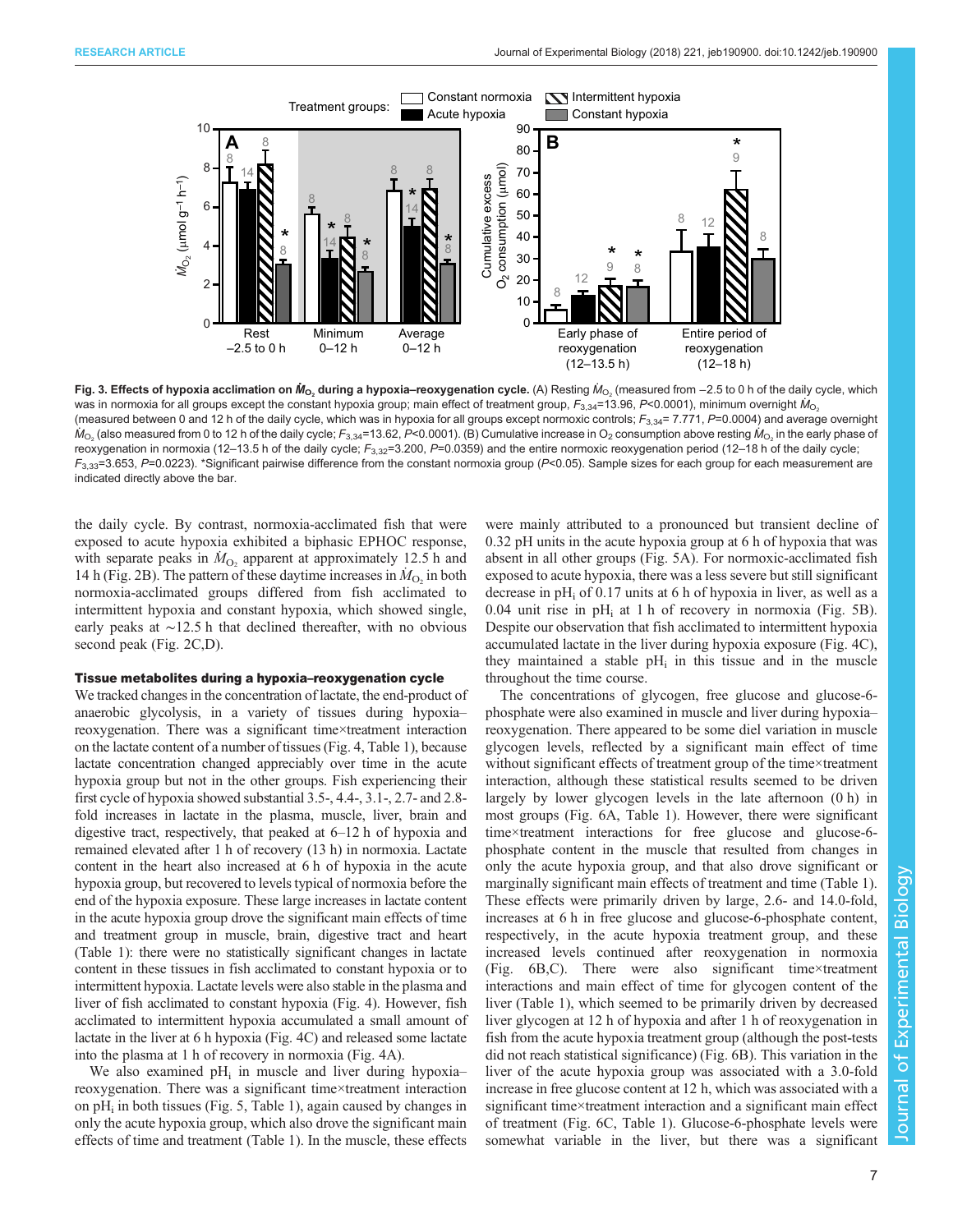<span id="page-7-0"></span>

Fig. 4. Fish exposed to acute hypoxia accumulated lactate in several tissues during hypoxia. (A–F) Dark phase of the photoperiod (19:00–07:00 h local time) is indicated by the grey section of the background. \*Significant pairwise difference from the constant normoxia group at the same time point  $(P<0.05)$ . Sample sizes for each group at each time point are indicated directly above the bar.

time×treatment interaction resulting from noticeable variation across time between acclimation groups (e.g. glucose-6-phosphate levels in the acute hypoxia group tended to be very low after 12 h of hypoxia) [\(Fig. 6F](#page-10-0), [Table 1](#page-8-0)). Overall, there appeared to be much more variation in these metabolites in fish from the acute hypoxia group that were experiencing their first cycle of hypoxia than in fish acclimated to constant hypoxia or intermittent hypoxia.

There was a pronounced depletion of brain glycogen stores in normoxia-acclimated fish experiencing acute hypoxia ([Fig. 7\)](#page-11-0). This was reflected by a strong decrease in glycogen content in the acute hypoxia group at 6 h of hypoxia, which did not worsen by 12 h but persisted into the reoxygenation period in normoxia. Glycogen depletion did not occur during hypoxia in other treatment groups, such that there was a significant time×treatment interaction on brain glycogen levels along with the significant main effects of time and of treatment [\(Table 1](#page-8-0)). The decreases in brain glycogen in the acute hypoxia group occurred in conjunction with increases in free glucose content, for which there was also a significant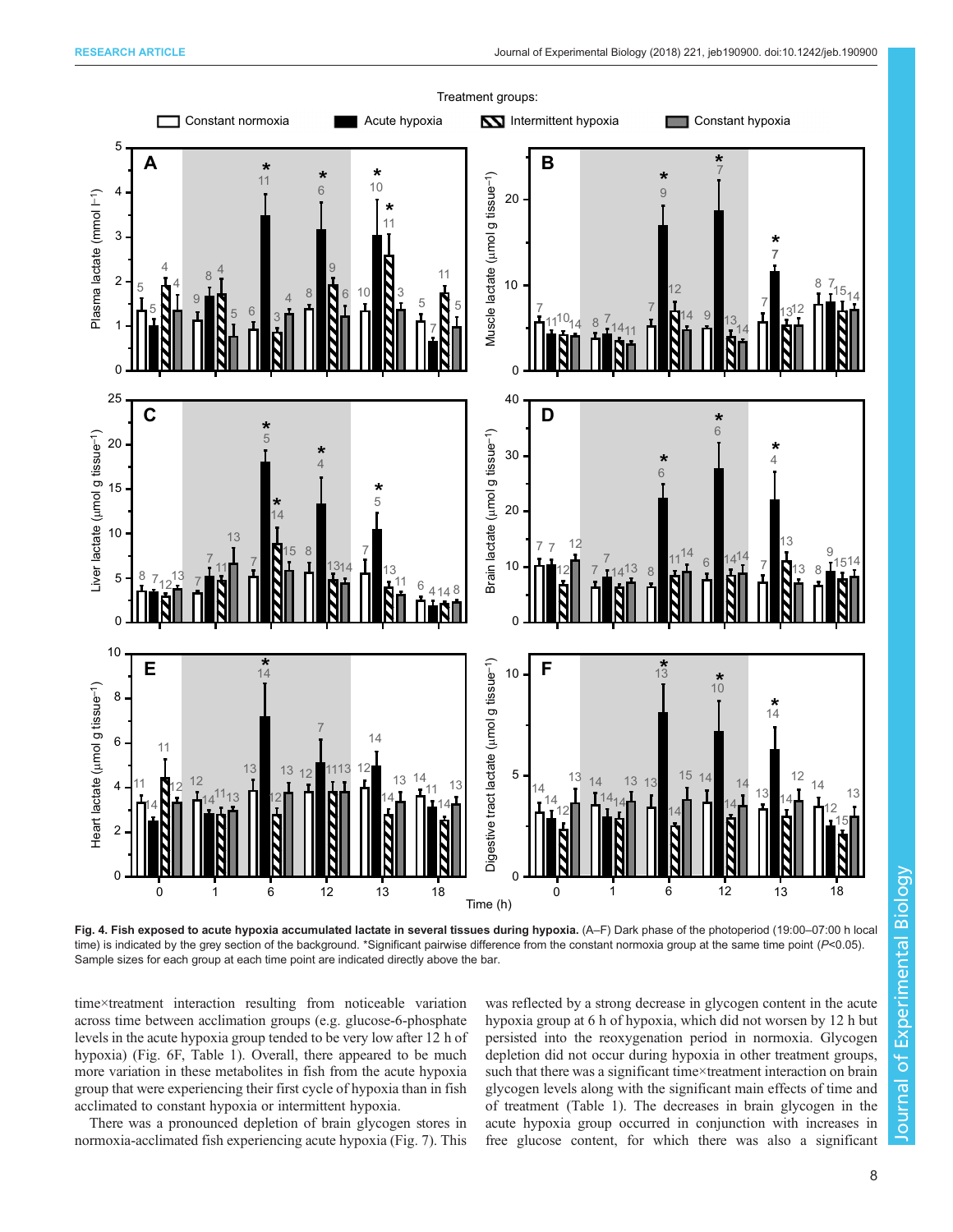## <span id="page-8-0"></span>Table 1. Statistical analysis of data presented in [Figs 4](#page-7-0)–[7](#page-11-0) and [Table 2](#page-12-0)

|                  | Main effect of acclimation |                | Main effect of time |              | Interaction          |                |
|------------------|----------------------------|----------------|---------------------|--------------|----------------------|----------------|
|                  | F                          | $\overline{P}$ | F                   | $\mathsf{P}$ | F                    | $\overline{P}$ |
| <b>Brain</b>     |                            |                |                     |              |                      |                |
| <b>ATP</b>       | $F_{3,194} = 1.331$        | 0.2654         | $F_{5,194} = 3.103$ | 0.0102       | $F_{15,194} = 1.697$ | 0.0541         |
| Glucose          | $F_{3,208} = 11.63$        | < 0.0001       | $F_{5,208} = 2.100$ | 0.0667       | $F_{15,208} = 2.257$ | 0.0058         |
| G6P              | $F_{3,157} = 1.282$        | 0.2826         | $F_{5,157}$ =2.721  | 0.0218       | $F_{15,157} = 1.136$ | 0.3284         |
| Glycogen         | $F_{3,202}$ =7.255         | 0.0001         | $F_{5,202} = 3.400$ | 0.0057       | $F_{15,202} = 3.236$ | < 0.0001       |
| Lactate          | $F_{3,217} = 37.59$        | < 0.0001       | $F_{5,217} = 10.42$ | < 0.0001     | $F_{15,217} = 6.741$ | < 0.0001       |
| Heart            |                            |                |                     |              |                      |                |
| Lactate          | $F_{3,274} = 4.574$        | 0.0038         | $F_{5,274} = 4.426$ | 0.0007       | $F_{15,274} = 3.452$ | < 0.0001       |
| Digestive tract  |                            |                |                     |              |                      |                |
| Lactate          | $F_{3,298} = 14.8$         | < 0.0001       | $F_{5,298} = 5.491$ | < 0.0001     | $F_{15,298} = 3.669$ | < 0.0001       |
| Liver            |                            |                |                     |              |                      |                |
| <b>ATP</b>       | $F_{3,199} = 2.177$        | 0.0919         | $F_{5,199} = 4.798$ | 0.0004       | $F_{15,199} = 1.309$ | 0.1992         |
| Glucose          | $F_{3,211} = 4.103$        | 0.0072         | $F_{5,211} = 1.166$ | 0.0327       | $F_{15,211} = 1.163$ | 0.0722         |
| G6P              | $F_{3,167} = 0.823$        | 0.4832         | $F_{5,167}$ =2.099  | 0.0679       | $F_{15,167} = 1.794$ | 0.0391         |
| Glycogen         | $F_{3,209} = 2.076$        | 0.1044         | $F_{5,209} = 3.558$ | 0.0048       | $F_{15,209} = 2.344$ | 0.0040         |
| Intracellular pH | $F_{3,185} = 6.043$        | 0.0006         | $F_{5,185} = 6.594$ | < 0.0001     | $F_{15,185} = 3.821$ | < 0.0001       |
| Lactate          | $F_{3,207}$ =16.19         | < 0.0001       | $F_{5,207}$ =20.90  | < 0.0001     | $F_{15,207} = 5.123$ | < 0.0001       |
| Muscle           |                            |                |                     |              |                      |                |
| <b>ATP</b>       | $F_{3,226} = 0.2029$       | 0.8943         | $F_{5,226} = 8.169$ | < 0.0001     | $F_{15,266} = 1.465$ | 0.1199         |
| Glucose          | $F_{3,212} = 19.65$        | < 0.0001       | $F_{5,212} = 2.218$ | 0.0537       | $F_{15,212}=3.815$   | < 0.0001       |
| G6P              | $F_{3,208} = 5.772$        | 0.0008         | $F_{5,208} = 7.372$ | < 0.0001     | $F_{15,208} = 2.114$ | 0.0105         |
| Glycogen         | $F_{3,214} = 1.196$        | 0.3121         | $F_{5,214} = 5.796$ | < 0.0001     | $F_{15,214} = 0.985$ | 0.4721         |
| Intracellular pH | $F_{3,221} = 8.181$        | < 0.0001       | $F_{5,221}$ =7.072  | < 0.0001     | $F_{15,221}$ =6.159  | < 0.0001       |
| Lactate          | $F_{3,226} = 41.62$        | < 0.0001       | $F_{5,226}$ =14.71  | < 0.0001     | $F_{15,226} = 8.933$ | < 0.0001       |
| Phosphocreatine  | $F_{3,230}$ =4.184         | 0.0066         | $F_{5,230} = 3.217$ | 0.0079       | $F_{15,230} = 1.443$ | 0.1285         |
| Plasma           |                            |                |                     |              |                      |                |
| Lactate          | $F_{3,135} = 7.830$        | 0.0001         | $F_{5,135} = 3.070$ | 0.0117       | $F_{15,135} = 2.511$ | 0.0027         |

G6P, glucose-6-phosphate.

time×treatment interaction and a significant main effect of treatment (Table 1). In contrast, fish acclimated to intermittent hypoxia were able to protect brain glycogen content and experienced no significant variation in free glucose throughout the hypoxia– normoxia cycle. Fish acclimated to constant hypoxia also had stable brain glycogen levels during hypoxia, but they experienced significantly lower brain glycogen content during reoxygenation compared with the constant normoxia group. Glucose-6-phosphate content in the brain was variable and showed a significant main effect of time, but was not affected by treatment or a time×treatment interaction (Table 1).

There was diel variation in the ATP content of all tissues, as reflected by significant main effects of time (Tables 1 and [2](#page-12-0)). This variation appeared to be most strongly attributed to decreases in ATP levels in the liver and brain, and to decreases in phosphocreatine content in the muscle in fish exposed to their first bout of hypoxia (and in some cases to some more modest variation in ATP in the intermittent hypoxia group). There was a significant main effect of treatment and of the time×treatment interaction on phosphocreatine in the muscle, but neither the main effects of treatment nor the time×treatment interactions were significant for ATP levels in any tissue (Table 1).

## Expression of HIF1a

Hypoxia acclimation attenuated the increase in HIF-1α protein levels in the muscle in both the constant hypoxia and intermittent hypoxia groups [\(Fig. 8](#page-12-0)). Fish experiencing their first bout of hypoxia (acute hypoxia group) showed a ∼3-fold increase in HIF-1α protein abundance in the muscle after 12 h of hypoxia exposure. In contrast, HIF-1α protein levels were similar between fish acclimated to either intermittent hypoxia or constant hypoxia and those held in normoxia.

# **DISCUSSION**

Hypoxia in the aquatic environment comes in many forms and results from various biotic and abiotic causes. Here, we show that chronic exposure of the estuarine killifish to different patterns of hypoxia exposure can lead to divergent changes in physiology, each of which improve metabolic homeostasis compared with normoxic fish encountering their first bout of acute hypoxia. Acclimation to constant hypoxia appeared to induce a pronounced metabolic depression that helped decrease  $O<sub>2</sub>$  demands, avoid the recruitment of anaerobic metabolism, and thus safeguard intracellular pH, carbohydrate stores and cellular ATP levels. In contrast, acclimation to intermittent diel cycles of nocturnal hypoxia helped fish maintain sufficient  $O_2$  transport to support routine  $O_2$  demands, and may have modestly recruited lactate metabolism, but without any apparent metabolic acidosis or glycogen depletion. Therefore, our results suggest that both intermittent hypoxia and constant hypoxia induced robust acclimation responses that differed considerably from the response to acute hypoxia, but that these different patterns of exposure can result in distinct strategies for coping with hypoxia.

## Responses of killifish to acute hypoxia

Killifish exposed to their first bout of acute hypoxia were unable to maintain  $\dot{M}_{\rm O_2}$  at resting normoxic levels [\(Figs 2](#page-5-0) and [3\)](#page-6-0) and appeared to recruit anaerobic metabolism [\(Figs 4](#page-7-0) and [5\)](#page-9-0). Increased use of anaerobic glycolysis is common in fish exposed to acute hypoxia, particularly when they are near or below their critical  $O_2$  tension as they likely were during this experiment [\(Borowiec et al., 2015\)](#page-13-0), and this is often associated with accumulation of lactate in plasma and tissues, decreases in intracellular pH, and depletion of glycogen stores [\(Chippari-Gomes et al., 2005;](#page-13-0) [Richards, 2009](#page-14-0); [Richards](#page-14-0) [et al., 2007; Speers-Roesch et al., 2012](#page-14-0)). Lactate production in hypoxia generally results from feedback inactivation of pyruvate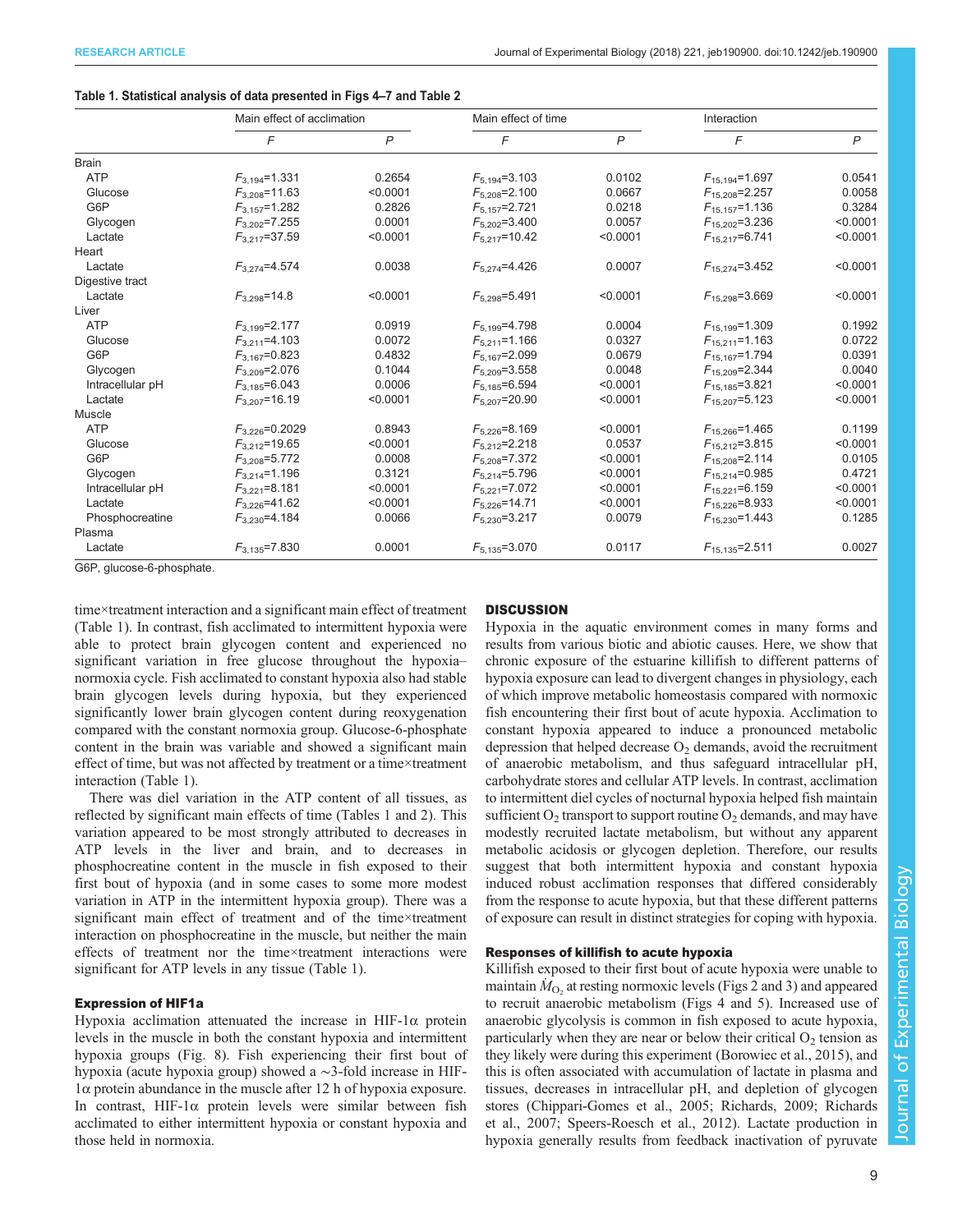<span id="page-9-0"></span>

Fig. 5. Fish exposed to acute hypoxia experienced a transient acidosis in the muscle and liver during hypoxia. (A,B) Dark phase of the photoperiod (19:00–07:00 h local time) is indicated by the grey section of the background. \*Significant pairwise difference from constant normoxia group at the same time point  $(P<0.05)$ . Sample sizes for each group at each time point are indicated directly above the bar.

dehydrogenase (PDH), which is partly caused by accumulation and signalling by HIF-1 $\alpha$  [\(Kim et al., 2006; Richards et al., 2008](#page-14-0); [Seagroves et al., 2001\)](#page-14-0). This may have occurred in killifish, based on our observation that HIF-1 $\alpha$  protein levels were elevated in the muscle after 12 h of acute hypoxia [\(Fig. 8\)](#page-12-0). This recruitment of anaerobic metabolism likely augmented cellular ATP supply during hypoxia, and may have helped avoid any statistically significant changes in tissue ATP levels over the 12 h exposure to acute hypoxia [\(Table 2](#page-12-0)). These results are consistent with a previous study on F. heteroclitus, in which ATP was stable in the white muscle over 15 h of severe hypoxia [\(Richards et al., 2008](#page-14-0)).

Killifish exposed to acute hypoxia showed some evidence that they accrued an ' $O_2$  debt' that was repaid upon reoxygenation [\(Figs 2](#page-5-0) and [3\)](#page-6-0). The task of correcting tissue homeostasis during recovery from hypoxia exposure – which can involve lactate oxidation, glycogen synthesis, gluconeogenesis, acid-base regulation, etc. – is considered to be energetically expensive and to contribute to the increase in metabolic rate that is often observed upon return to well-oxygenated conditions (EPHOC) [\(Johansson](#page-13-0) [et al., 1995;](#page-13-0) [Nonnotte et al., 1993](#page-14-0); [Plambech et al., 2013](#page-14-0); [Svendsen](#page-15-0) [et al., 2011](#page-15-0); [van den Thillart and Verbeek, 1991\)](#page-15-0). The total increase

in  $O<sub>2</sub>$  consumption observed in the acute hypoxia group was similar in magnitude, but occurred earlier in the day than the circadian cycling of  $\dot{M}_{\text{O}_2}$  in normoxic controls [\(Figs 2](#page-5-0) and [3\)](#page-6-0), suggesting that the diurnal changes in  $\dot{M}_{\text{O}_2}$  in these groups may have had different underlying causes. For example, the biphasic nature of the change in  $O<sub>2</sub>$  consumption in the acute hypoxia group may represent a combination of (i) the effects of recovering from hypoxia, largely represented by the peak at 12.5 h and (ii) circadian cycling in  $\tilde{M}_{\text{O}_2}$ , largely represented by the peak at 14 h. The lack of a further increase in  $M_{\text{O}_2}$  at ~14 h in the hypoxia-acclimation groups may be due to either the exaggerated effects of hypoxia on  $\hat{M}_{O_2}$  that masked normal circadian oscillations (such as with intermittent hypoxia) and/or a blunting of circadian oscillations in  $\dot{M}_{\text{O}_2}$ , as observed previously ([Egg et al., 2013](#page-13-0); [Mortola, 2007; Pelster and Egg, 2015,](#page-14-0) [2018\)](#page-14-0). Related to the potential dampening effects of hypoxia on circadian rhythms, our anecdotal observations suggest that fish are less active in the early period of reoxygenation after acute hypoxia, suggesting that increases in  $\dot{M}_{\text{O}_2}$  to repay a hypoxic O<sub>2</sub> debt may have also been offset by decreases in the  $O<sub>2</sub>$  demands of activity, highlighting the complex nature of  $\dot{M}_{\text{O}_2}$  as a metric of whole-animal metabolism.

Different patterns of variation in metabolite concentrations suggested that acute hypoxia had distinct effects between tissues. The decrease in brain glycogen stores in acute hypoxia suggested that this tissue relied at least partly on endogenous carbohydrate stores to fuel energy metabolism [\(Fig. 7\)](#page-11-0). In contrast, the muscle experienced no decline in glycogen stores in hypoxia, but there were significant increases in free glucose and glucose-6-phosphate levels [\(Fig. 6\)](#page-10-0), perhaps to support lactate production. Increases in glycogen breakdown products without a significant decrease in glycogen levels may be indicative of glucose entering the muscle from the circulation and/or of an accumulation of metabolites upstream of the potential downstream regulatory sites of glycolysis (e.g. phosphofructokinase) [\(Nascimben et al., 2004; Özand and](#page-14-0) [Narahara, 1964](#page-14-0)). It is possible that this glucose, if imported from the blood, originated from glycogenolysis in the liver, at least after ∼12 h of hypoxia, based on the declines in glycogen and glucose-6 phosphate levels and the increase in free glucose at this time [\(Fig. 6\)](#page-10-0). It is intriguing to consider whether the Cori cycle – the shuttling of muscle lactate to the liver to support gluconeogenesis and the return of glucose to the muscle [\(Cori and Cori, 1929](#page-13-0); [Milligan and](#page-14-0) [McDonald, 1988](#page-14-0)) – might have been active in killifish during hypoxia. However, this possibility is uncertain given that, in some fish species, most produced lactate tends to be retained in the muscle rather than entering the circulation, and Cori cycle and liver gluconeogenesis activities after exercise are low ([Walsh, 1989](#page-15-0); [Weber et al., 1986; Wood, 1991\)](#page-15-0).

### Acclimation to constant hypoxia

Fish acclimated to constant hypoxia appeared to rely on metabolic depression to decrease O<sub>2</sub> demands, as indicated by a  $~\sim 50\%$ decrease in resting  $\dot{M}_{\text{O}_2}$  compared with other groups that was not recovered within several hours of reoxygenation [\(Figs 2](#page-5-0) and [3\)](#page-6-0). This presumed that a decrease in routine energy demands likely helped these animals to maintain stable ATP levels [\(Tables 1](#page-8-0) and [2](#page-12-0)), and to avoid the recruitment of anaerobic metabolism ([Fig. 4\)](#page-7-0), metabolic acidosis (Fig. 5) and depletion of glycogen stores [\(Figs 6](#page-10-0) and [7\)](#page-11-0). Metabolic depression may be a response that only some hypoxiatolerant fish can use to match  $O_2$  supply and demand and thus cope with oxygen limitation [\(Nilsson and Renshaw, 2004; Regan et al.,](#page-14-0) [2017b; Richards, 2009](#page-14-0); [Scott et al., 2008;](#page-14-0) [Vornanen et al., 2009\)](#page-15-0), particularly in response to severe or prolonged bouts of hypoxia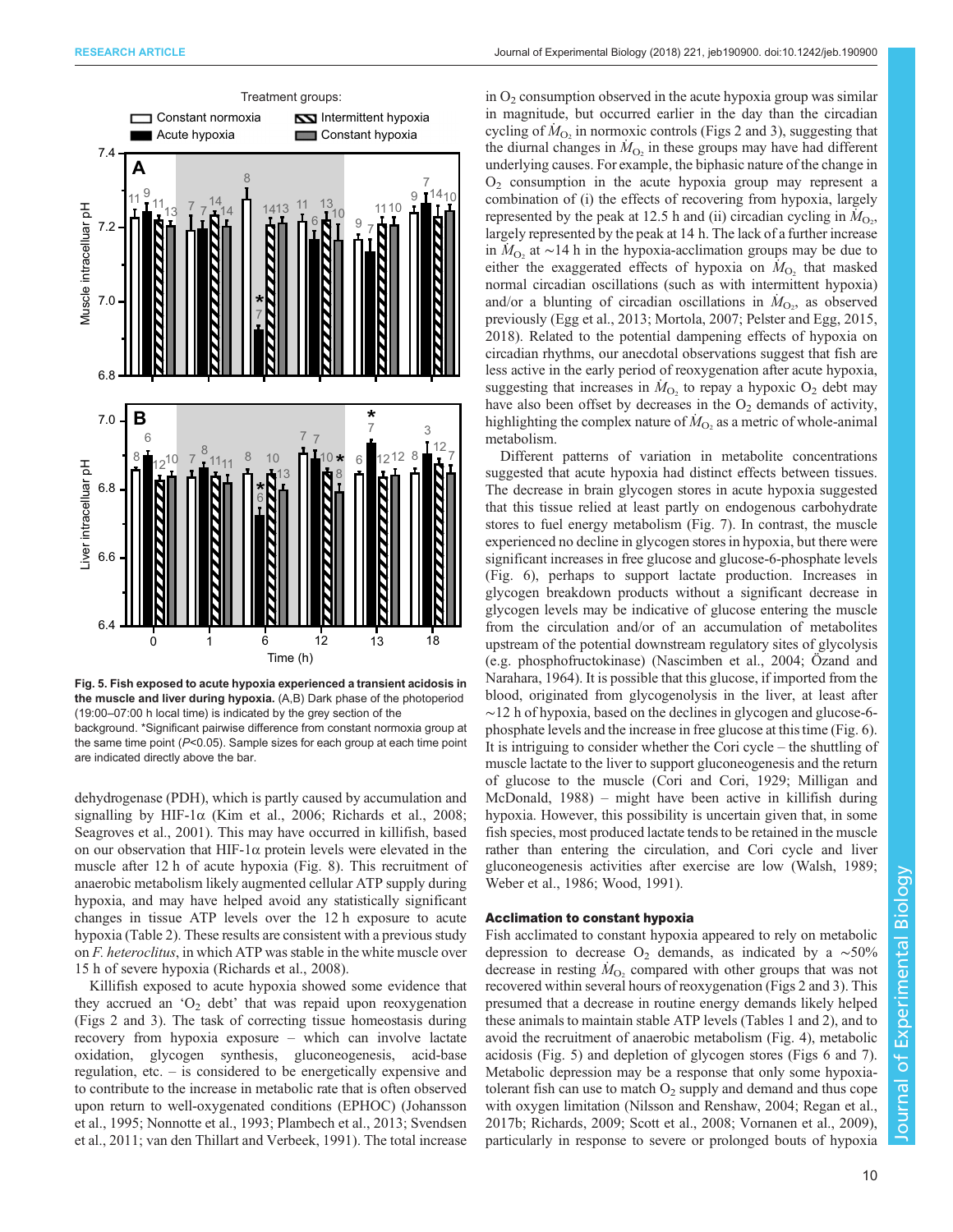<span id="page-10-0"></span>

Fig. 6. Glycogen, glucose and glucose-6-phosphate content of skeletal muscle and liver during hypoxia-reoxygenation. (A-F) Dark phase of the photoperiod (19:00–07:00 h local time) is indicated by the grey section of the background. \*Significant pairwise difference from constant normoxia group at the same time point  $(P<0.05)$ . Sample sizes for each group at each time point are indicated directly above the bar.

[\(Regan et al., 2017a\)](#page-14-0), and our results suggest that killifish are also capable of a similar regulated depression of aerobic metabolism. This appears to be associated with morphological changes in the gills that limit the costs of ionoregulation, and a transition from an oxidative to a glycolytic phenotype in the swimming muscle [\(Borowiec et al., 2015\)](#page-13-0).

Unlike fish exposed to their first bout of acute hypoxia, fish acclimated to constant hypoxia showed no increase in HIF-1 $\alpha$ protein abundance in the muscle compared with the control levels typical of fish in normoxia [\(Fig. 8](#page-12-0)). HIF-1α is a critical regulator of the cellular and systems-level responses to hypoxia [\(Iyer et al., 1998](#page-13-0); [Nikinmaa and Rees, 2005](#page-14-0); [Richards, 2009](#page-14-0); [Semenza, 2000](#page-14-0); [Wang](#page-15-0) [et al., 1995](#page-15-0)), and HIF signalling regulates many processes that

influence  $O_2$  supply and demand, such as angiogenesis, energy metabolism and the hypoxic chemoreflex [\(Nikinmaa et al., 2004](#page-14-0); [Robertson et al., 2014](#page-14-0); [Semenza, 2000, 2006](#page-14-0); [Semenza and](#page-14-0) [Prabhakar, 2007](#page-14-0)). This decrease in HIF-1 $\alpha$  abundance with prolonged acclimation could have resulted from an improvement in tissue  $O_2$  supply or a change in the  $O_2$  sensitivity of HIF degradation (e.g. changes in prolyl hydroxylase activity or  $O_2$  kinetics) [\(Kopp](#page-14-0) [et al., 2011](#page-14-0); [Wenger, 2002](#page-15-0)). Whatever the mechanism, a decrease in HIF-1 $\alpha$  protein abundance in chronic hypoxia has been suggested to decrease lactate production by alleviating the inactivation of PDH via PDH kinase, thus restoring pyruvate oxidation potential [\(Le Moine](#page-14-0) [et al., 2011\)](#page-14-0), which may have contributed to the low lactate loads in killifish acclimated to hypoxia.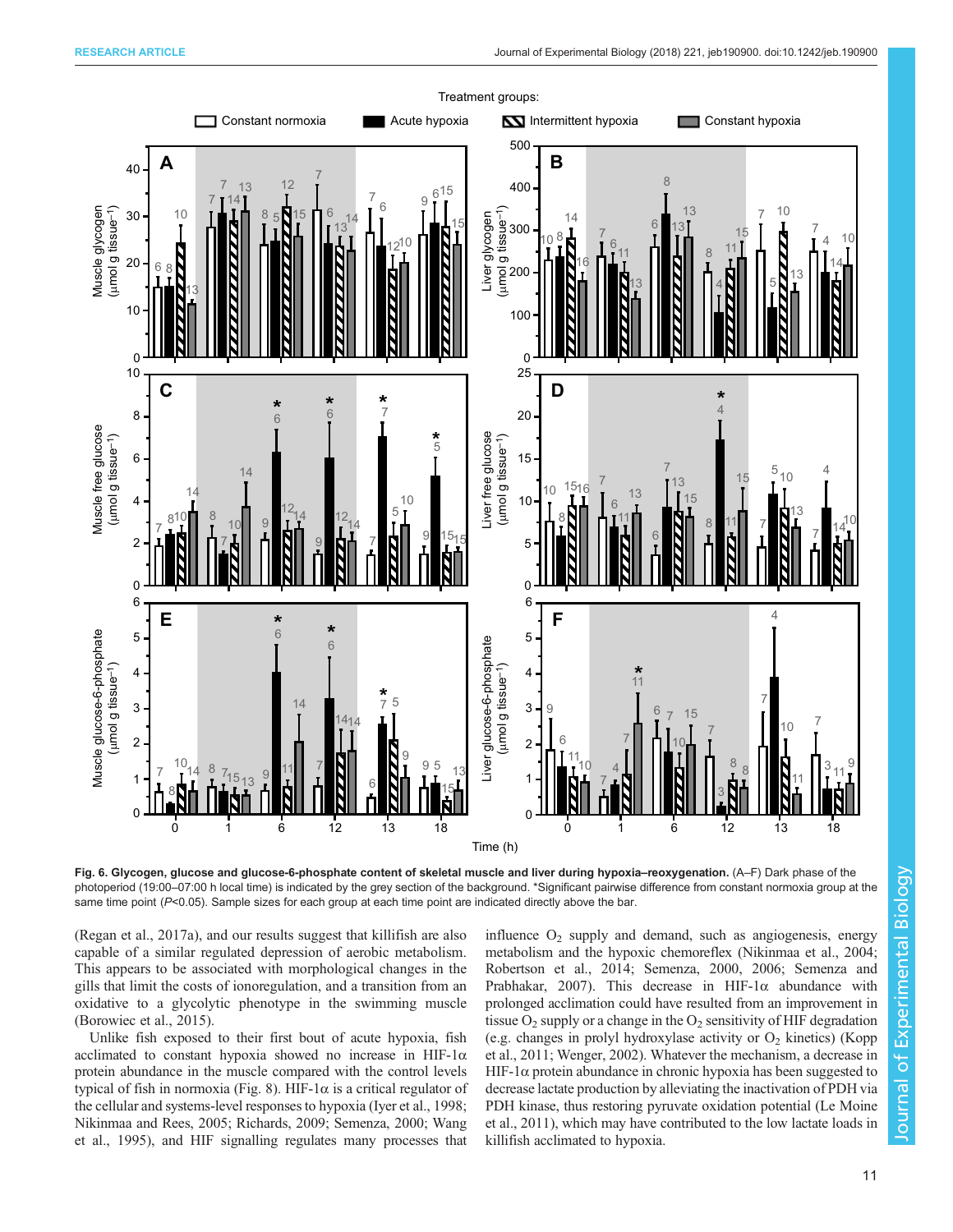<span id="page-11-0"></span>

Fig. 7. Glycogen, glucose and glucose-6-phosphate content of the brain during hypoxia–normoxia. (A–C) Dark phase of the photoperiod (19:00– 07:00 h local time) is indicated by the grey section of the background. \*Significant pairwise difference from constant normoxia group at the same time point (P<0.05). Sample sizes for each group at each time point are indicated directly above the bar.

There was an unexpected decrease in brain glycogen stores during reoxygenation in fish that had been acclimated to constant hypoxia (Fig. 7). The reason for this decrease is unclear, but perhaps the energetic demands of the brain increased upon reoxygenation to an extent that was not fully supported by circulatory fuel supplies. Such an increase in energetic demands may have contributed to the small rise in  $\dot{M}_{\text{O}_2}$  upon reoxygenation ([Figs 2](#page-5-0) and [3\)](#page-6-0). Considering the extreme and rapid increase in  $P_{\text{O}_2}$  that these animals experienced after a prolonged 28 day period of continuous hypoxia, it is possible that brain glycogen depletion occurred as animals fuelled the metabolic costs of repairing damage, activating transcription and translation, or reversing some neuroplasticity that was accrued during hypoxia exposure ([Rytkönen et al., 2012](#page-14-0)). For example, prolonged anoxia is known to decrease cognitive ability in crucian carp [\(Johansson et al., 1997](#page-14-0)). Alternatively, it might have been associated with energetic stresses of reoxygenation, which can, in some cases, induce signs of oxidative stress, which has been suggested to be a serious challenge for animals emerging from prolonged periods of metabolic depression ([Hermes-Lima et al.,](#page-13-0) [2015, 1998; Hermes-Lima and Zenteno-Savín, 2002](#page-13-0); [Lushchak](#page-14-0) [et al., 2001\)](#page-14-0).

### Acclimation to intermittent hypoxia

Fish acclimated to intermittent hypoxia were uniquely able to maintain routine  $\dot{M}_{\text{O}_2}$  throughout most of the night-time hypoxia exposure ([Fig. 2\)](#page-5-0). This may have resulted from an augmentation of  $O<sub>2</sub>$ transport capacity in hypoxia relative to other treatment groups. Acclimation to moderate levels of constant hypoxia has been shown to increase gill surface area, haematocrit and blood haemoglobin content [\(Claireaux et al., 1988](#page-13-0); [Hughes, 1973;](#page-13-0) [Richards, 2011; Sollid](#page-14-0) [et al., 2003;](#page-14-0) [Wells, 2009](#page-15-0)). These responses did not occur in killifish after acclimation to intermittent hypoxia at a higher  $P_{\text{O}_2}$  of ~5 kPa [\(Borowiec et al., 2015](#page-13-0)), but could have occurred in the fish acclimated to the more severe level of intermittent hypoxia used here. Two daily cycles of hypoxia–reoxygenation have been shown to decrease erythrocyte GTP content and thus increase haemoglobin– $O_2$  affinity (without any effect on blood haemoglobin content) in carp (Cyprinus carpio) [\(Lykkeboe and Weber, 1978](#page-14-0)) and, if a similar change occurred in killifish, it might have helped sustain metabolic rate by increasing arterial  $O_2$  saturation and tissue  $O_2$  delivery. In some mammalian species, chronic exposure to intermittent hypoxia enhances the hypoxic ventilatory response [\(Garcia et al., 2000](#page-13-0); [MacFarlane and Mitchell, 2008](#page-14-0); [Prabhakar and Kline, 2002\)](#page-14-0) and, if a similar response exists in killifish, it could have helped further augment branchial gas exchange in hypoxia.

Fish acclimated to intermittent hypoxia also expressed an appreciable increase in  $\dot{M}_{\text{O}_2}$  during reoxygenation ([Figs 2](#page-5-0) and [3\)](#page-6-0). One possible explanation for this finding is that these fish accrued an exaggerated  $O<sub>2</sub>$  debt during hypoxia due to a significant recruitment of anaerobic metabolism. Consistent with this possibility, we have shown previously that acclimation to intermittent hypoxia increases the activities of lactate dehydrogenase, the gluconeogenic enzyme phosphoenolpyruvate carboxykinase, and the mitochondrial enzymes citrate synthase and cytochrome  $c$  oxidase in the liver [\(Borowiec et al., 2015](#page-13-0)), which could have increased the capacity of this tissue to use and recover from anaerobic metabolism. Furthermore, lactate content increased in the liver during hypoxia and appeared to be released into the plasma upon reoxygenation [\(Fig. 4](#page-7-0)). However, the magnitude of these changes in lactate levels were relatively modest compared with those in normoxia-acclimated fish exposed to acute hypoxia, and fish acclimated to intermittent hypoxia otherwise avoided metabolic acidosis [\(Fig. 5](#page-9-0)) and did not accumulate lactate in a number of other tissues [\(Fig. 4\)](#page-7-0). This may reflect the sometimes poor relationship between post-hypoxia increases in  $\dot{M}_{\text{O}_2}$  and lactate production during hypoxia [\(Genz](#page-13-0) [et al., 2013](#page-13-0); [Lewis et al., 2007](#page-14-0)). It is possible that there were increases in lactate production in some tissues that did not result in lactate accumulation, if that lactate entered the circulation and was oxidized or otherwise disposed of in other tissues ([Milligan and Wood, 1986\)](#page-14-0). Alternatively, post-hypoxic increases in  $\dot{M}_{\text{O}_2}$  may reflect the cost of correcting ionic and/or osmotic disturbances that arise during hypoxia exposure. For example, in some freshwater species, hypoxia exposure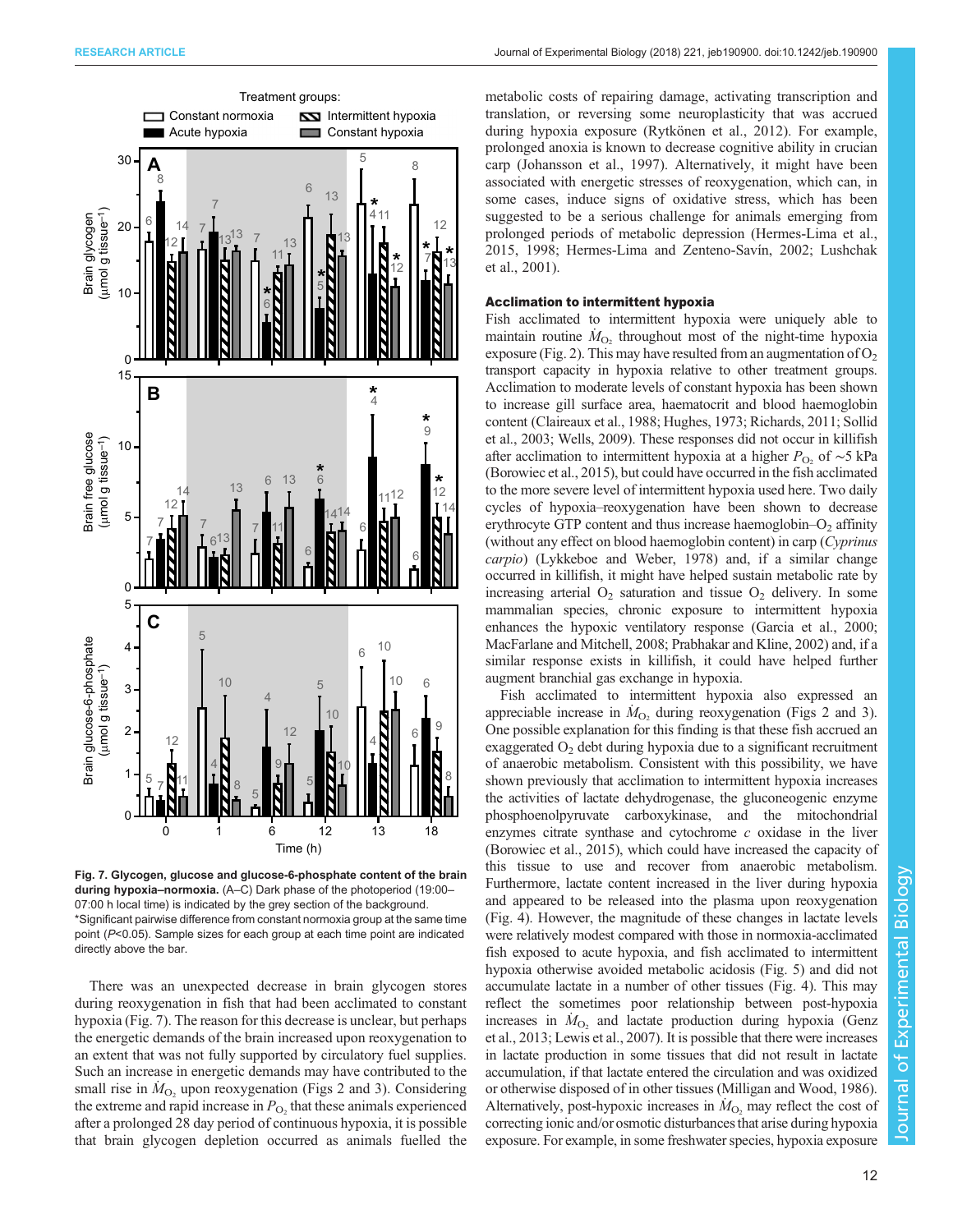## <span id="page-12-0"></span>Table 2. ATP and phosphocreatine in muscle, liver and brain

|                 | Time $(h)^a$ | Treatment group                              |                                 |                                        |                                    |  |  |
|-----------------|--------------|----------------------------------------------|---------------------------------|----------------------------------------|------------------------------------|--|--|
| Metabolite      |              | Constant normoxia<br>$(20 \text{ kPa } O_2)$ | Acute hypoxia<br>$(2$ kPa $O2)$ | Intermittent hypoxia<br>$(2$ kPa $O2)$ | Constant hypoxia<br>$(2$ kPa $O2)$ |  |  |
| Muscle          |              |                                              |                                 |                                        |                                    |  |  |
| <b>ATP</b>      | 0            | $5.96 \pm 1.17(7)$                           | $3.97 \pm 0.34$ (10)            | $4.54\pm0.60(10)$                      | $4.37\pm0.43(14)$                  |  |  |
|                 | 1            | $6.58 \pm 0.91$ (8)                          | $6.82\pm0.91(7)$                | $5.52 \pm 0.42$ (12)                   | $6.45 \pm 0.53$ (14)               |  |  |
|                 | 6            | $4.15 \pm 0.72$ (7)                          | $2.84\pm0.40(10)$               | $3.62 \pm 0.48$ (13)                   | $4.65 \pm 0.74$ (14)               |  |  |
|                 | 12           | $3.77 \pm 0.63$ (8)                          | $4.42\pm0.63(10)$               | $4.16\pm0.56(11)$                      | $4.40\pm0.53(13)$                  |  |  |
|                 | 13           | $4.09\pm0.42(7)$                             | $3.56 \pm 0.43$ (7)             | $4.52\pm0.83(13)$                      | $2.94\pm0.35(12)$                  |  |  |
|                 | 18           | $3.97 \pm 0.57$ (8)                          | $6.46 \pm 1.07$ (7)             | $4.56 \pm 0.67$ (14)                   | $4.35\pm0.67$ (14)                 |  |  |
| Phosphocreatine | 0            | $12.48 \pm 1.00(6)$                          | 10.98±0.85 (11)                 | 17.47±2.44 (10)                        | $13.54 \pm 1.50$ (14)              |  |  |
|                 | 1            | 17.10±4.76 (8)                               | $11.58 \pm 1.56$ (7)            | 11.60±1.74 (14)                        | 13.24±1.25 (14)                    |  |  |
|                 | 6            | $9.99 \pm 1.03(7)$                           | $5.53\pm0.94(10)$               | $10.75 \pm 0.82$ (13)                  | $11.30\pm0.94(14)$                 |  |  |
|                 | 12           | $7.21 \pm 1.03$ (9)                          | 7.39±0.93 (10)                  | 16.80±4.27 (12)*                       | 14.44±3.34 (13)*                   |  |  |
|                 | 13           | $12.38 \pm 0.71(7)$                          | 14.94±1.27 (7)                  | $17.53 \pm 3.26$ (13)                  | 15.09±1.02 (12)                    |  |  |
|                 | 18           | $9.52 \pm 1.16(8)$                           | $12.04 \pm 1.65$ (7)            | 14.03±2.48 (14)                        | $8.51 \pm 1.49$ (14)               |  |  |
| Liver           |              |                                              |                                 |                                        |                                    |  |  |
| <b>ATP</b>      | 0            | $2.73 \pm 0.54$ (7)                          | $3.98\pm0.87(6)$                | $2.35\pm0.47(11)$                      | $2.35\pm0.44(10)$                  |  |  |
|                 | 1            | $3.80\pm0.41(8)$                             | $2.51\pm0.45(7)$                | $3.24 \pm 0.46$ (11)                   | $3.21 \pm 0.48$ (13)               |  |  |
|                 | 6            | $2.17\pm0.52(8)$                             | $1.25 \pm 0.26$ (6)             | $1.42\pm0.17(13)$                      | $1.91 \pm 0.23$ (14)               |  |  |
|                 | 12           | $2.11 \pm 0.47$ (8)                          | $1.11 \pm 0.22$ (6)             | $2.56 \pm 0.39$ (11)                   | $2.96 \pm 0.73$ (12)               |  |  |
|                 | 13           | $3.75 \pm 0.86$ (7)                          | $1.84\pm0.45(7)$                | $3.12\pm0.63(12)$                      | $2.44\pm0.28(13)$                  |  |  |
|                 | 18           | $3.30\pm0.50(8)$                             | $2.02 \pm 0.66$ (4)             | $3.05 \pm 0.42$ (12)                   | $2.86 \pm 0.34$ (9)                |  |  |
| <b>Brain</b>    |              |                                              |                                 |                                        |                                    |  |  |
| <b>ATP</b>      | 0            | $0.93 \pm 0.27(6)$                           | $1.15\pm0.10(7)$                | $0.92\pm0.34(10)$                      | $0.54\pm0.11(12)$                  |  |  |
|                 | 1            | $0.71 \pm 0.16$ (6)                          | $0.13\pm0.04(6)$                | $0.30\pm0.05$ (12)                     | $0.60 \pm 0.17(12)$                |  |  |
|                 | 6            | $0.88 \pm 0.07$ (7)                          | $0.34\pm0.09(5)$                | $0.80\pm0.12(11)$                      | $0.83\pm0.06(12)$                  |  |  |
|                 | 12           | $0.77 \pm 0.01$ (6)                          | $0.33\pm0.09(5)$                | $0.81 \pm 0.13(14)$                    | $0.82\pm0.08(13)$                  |  |  |
|                 | 13           | $0.62 \pm 0.12(7)$                           | $1.07\pm0.60(4)$                | $0.66 \pm 0.26$ (12)                   | $0.75 \pm 0.11(13)$                |  |  |
|                 | 18           | $0.90 \pm 0.14$ (8)                          | $0.41 \pm 0.12$ (9)             | $0.56\pm0.05(11)$                      | $0.59\pm0.14(10)$                  |  |  |

<sup>a</sup>Time refers to hours from the start of the treatment.

Metabolite contents are expressed in µmol g tissue<sup>−1</sup>. Data are reported as means±s.e.m., with the sample size in brackets. \*Significant pairwise difference from constant normoxia at the same time point (P<0.05), tested via a two-way ANOVA followed by a Bonferroni post hoc comparison. Further statistical information is detailed in [Table 1](#page-8-0).

increases passive ion losses across the gills due to the well-known trade-off between the requirements for respiration and ionoregulation at the gills, termed the osmorespiratory compromise ([Iftikar et al.,](#page-13-0)



Fig. 8. Fish exposed to acute hypoxia had increased HIF-1 $\alpha$  protein in skeletal muscle at 12 h of the hypoxia-reoxygenation cycle. (A) Western blot of HIF-1 $\alpha$  and IgY in the different treatment groups shown in B. (B) HIF-1 $\alpha$ protein abundance in the different treatment groups. There was a significant main effect of treatment group ( $F_{3,8}=9.818$ ,  $P=0.0047$ ; n=3 for each acclimation group). \*Significant pairwise difference from constant normoxia group (P<0.05).

[2010;](#page-13-0) [Robertson et al., 2015](#page-14-0)). This does not appear to occur in normoxic killifish exposed to acute hypoxia [\(Robertson et al., 2015\)](#page-14-0), but could arise after acclimation to intermittent hypoxia if other physiological adjustments (e.g. increases in ventilation, or in gill surface area or permeability) intensify the osmorespiratory compromise, and thus increase the metabolic demands of reestablishing ionic homeostasis upon reoxygenation. Reoxygenation-induced increases in transcription and translation could also contribute to the post-hypoxic increases in  $\dot{M}_{\text{O}_2}$  [\(Dowd](#page-13-0) [et al., 2010;](#page-13-0) [Rytkönen et al., 2012](#page-14-0)).

An alternative and intriguing potential explanation for the large post-hypoxic increases in  $\dot{M}_{\text{O}_2}$  in killifish acclimated to intermittent hypoxia is that they amplified and/or hastened some normal circadian processes so they could be completed faster during the normoxic period in the daytime. We synchronized the photoperiod and oxygen cycles in this study such that night-time hypoxia was predictable in fish that were acclimated to intermittent hypoxia. Furthermore, feeding occurred predictably ∼2 h after lights on and the onset of normoxia. Therefore, fish could have anticipated feeding (although they were not fed for ∼8 h before onset of the experiment, nor during the sampling period), potentially ramping up energetically expensive digestive processes before the predicted feeding time [\(López-Olmeda et al., 2012; Montoya et al., 2010](#page-14-0); [Vera et al., 2007](#page-15-0)). Fish acclimated to intermittent hypoxia may have exaggerated such anticipatory digestive processes to ensure that ingested food could be rapidly digested before the next bout of night-time hypoxia. Whatever the cause of this distinct metabolic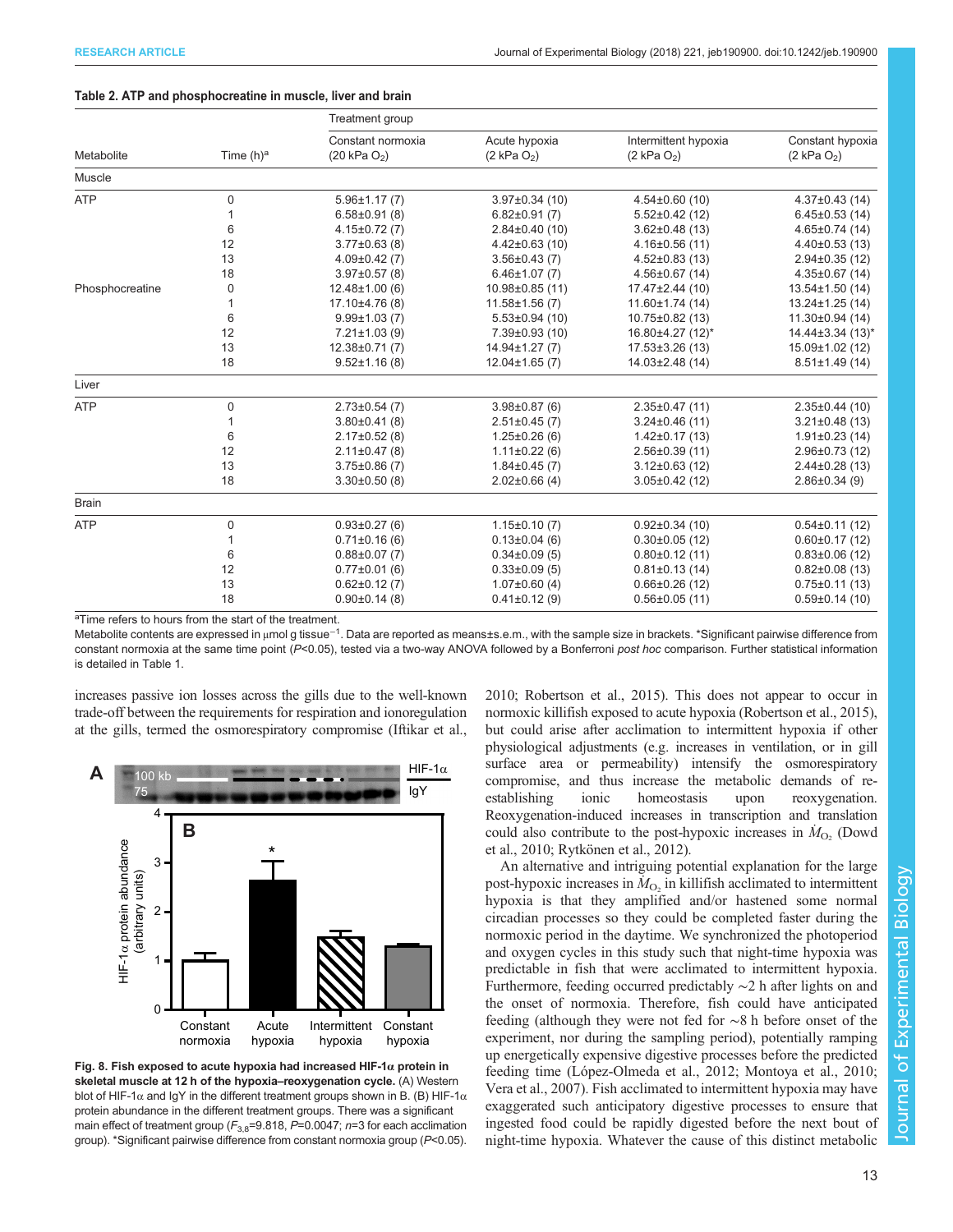<span id="page-13-0"></span>phenotype, it is clear that killifish acclimate to intermittent hypoxia in a very different way than they acclimate to constant hypoxia, and thus acquire a distinct strategy for coping with  $O<sub>2</sub>$  limitation.

#### Acknowledgements

We thank Catherine Ivy, Sherry Du, Oliver Wearing, Carolyn Kuo and Nicole Pranckevicius for their wakefulness and exceptional help with sampling during the time-course portion of the study. We also thank Alex Connaty and Janet Gonzalez-Rosario for their technical assistance with the metabolite assays and HIF-1 $\alpha$ measurements, respectively. We also thank two anonymous reviewers for their comments on a previous version of the manuscript.

#### Competing interests

The authors declare no competing or financial interests.

#### Author contributions

Conceptualization: B.G.B., G.R.S.; Methodology: B.G.B., G.B.M., B.B.R., G.R.S.; Validation: B.G.B.; Formal analysis: B.G.B., G.B.M., B.B.R., G.R.S.; Investigation: B.G.B.; Resources: G.B.M., B.B.R., G.R.S.; Writing - original draft: B.G.B.; Writing review & editing: B.G.B., G.B.M., B.B.R., G.R.S.; Visualization: B.G.B., G.R.S.; Supervision: G.R.S.; Funding acquisition: G.R.S.

#### Funding

The equipment and operational costs of this research was supported by funds from McMaster University, the Canada Foundation for Innovation, the Ontario Ministry of Research, Innovation and Science, and a Natural Sciences and Engineering Research Council of Canada (NSERC) Discovery Grant to G.R.S. and G.B.M. B.G.B. was supported by an Ontario Graduate Scholarship and an NSERC postgraduate scholarship. G.R.S. is supported by the Canada Research Chairs Program.

#### References

- [Almeida-Val, V. M. F., Oliveira, A. R., de Nazare Paula da Silva, M., Ferreira-](http://dx.doi.org/10.1590/S1415-47572011000200025)[Nozawa, M. S., Araujo, R. M., Val, A. L. and Nozawa, S. R.](http://dx.doi.org/10.1590/S1415-47572011000200025) (2011). Anoxia- and [hypoxia-induced expression of LDH-A\\* in the Amazon Oscar,](http://dx.doi.org/10.1590/S1415-47572011000200025) Astronotus crassipinis. [Genet. Mol. Biol.](http://dx.doi.org/10.1590/S1415-47572011000200025) 34, 315-322.
- [Andersen, M. R., Kragh, T. and Sand-Jensen, K.](http://dx.doi.org/10.1098/rspb.2017.1427) (2017). Extreme diel dissolved [oxygen and carbon cycles in shallow vegetated lakes.](http://dx.doi.org/10.1098/rspb.2017.1427) Proc. R. Soc. B. 284, [20171427.](http://dx.doi.org/10.1098/rspb.2017.1427)
- [Baker, D. W., May, C. and Brauner, C. J.](http://dx.doi.org/10.1111/j.1095-8649.2009.02261.x) (2009). A validation of intracellular pH [measurements in fish exposed to hypercarbia: the effect of duration of tissue](http://dx.doi.org/10.1111/j.1095-8649.2009.02261.x) [storage and efficacy of the metabolic inhibitor tissue homogenate method.](http://dx.doi.org/10.1111/j.1095-8649.2009.02261.x) J. Fish Biol. 75[, 268-275.](http://dx.doi.org/10.1111/j.1095-8649.2009.02261.x)
- Bergmeyer, H. U. I. (1983). Methods of Enzymatic Analysis. Elsevier Science.
- Bickler, P. E. and Buck, L. T. [\(2007\). Hypoxia tolerance in reptiles, amphibians, and](http://dx.doi.org/10.1146/annurev.physiol.69.031905.162529) [fishes: life with variable oxygen availability.](http://dx.doi.org/10.1146/annurev.physiol.69.031905.162529) Annu. Rev. Physiol. 69, 145-170.
- [Borowiec, B. G., Darcy, K. L., Gillette, D. M. and Scott, G. R.](http://dx.doi.org/10.1242/jeb.114579) (2015). Distinct [physiological strategies are used to cope with constant hypoxia and intermittent](http://dx.doi.org/10.1242/jeb.114579) hypoxia in killifish ([Fundulus heteroclitus](http://dx.doi.org/10.1242/jeb.114579)). J. Exp. Biol. 218, 1198-1211.
- Boutilier, R. G. (2001). Mechanisms of cell survival in hypoxia and hypothermia. J. Exp. Biol. 204, 3171-3181.
- Brady, D. C. and Targett, T. E. [\(2010\). Characterizing the escape response of](http://dx.doi.org/10.1111/j.1095-8649.2010.02663.x) [juvenile summer flounder](http://dx.doi.org/10.1111/j.1095-8649.2010.02663.x) Paralichthys dentatus to diel-cycling hypoxia. J. Fish Biol. 77[, 137-152.](http://dx.doi.org/10.1111/j.1095-8649.2010.02663.x)
- [Brady, D. C., Targett, T. E. and Tuzzolino, D. M.](http://dx.doi.org/10.1139/F09-007) (2009). Behavioral responses of [juvenile weakfish \(Cynoscion regalis\) to diel-cycling hypoxia: swimming speed,](http://dx.doi.org/10.1139/F09-007) [angular correlation, expected displacement, and effects of hypoxia acclimation.](http://dx.doi.org/10.1139/F09-007) [Can. J. Fish. Aqua. Sci.](http://dx.doi.org/10.1139/F09-007) 66, 415-424.
- Breitburg, D. L. [\(1992\). Episodic hypoxia in chesapeake bay: interacting effects of](http://dx.doi.org/10.2307/2937315) [recruitment, behavior, and physical disturbance.](http://dx.doi.org/10.2307/2937315) Ecol. Monogr. 62, 525-546.
- Breitburg, D., Levin, L. A., Oschlies, A., Grégoire, M., Chavez, F. P., Conley, D. J., Garçon, V., Gilbert, D., Gutiérrez, D., Isensee, K. et al. (2018). Declining [oxygen in the global ocean and coastal waters.](http://dx.doi.org/10.1126/science.aam7240) Science 359.
- [Brown, R. E., Jarvis, K. L. and Hyland, K. J.](http://dx.doi.org/10.1016/0003-2697(89)90101-2) (1989). Protein measurement using [bicinchoninic acid: elimination of interfering substances.](http://dx.doi.org/10.1016/0003-2697(89)90101-2) Anal. Biochem. 180, [136-139.](http://dx.doi.org/10.1016/0003-2697(89)90101-2)
- [Burnett, K. G., Bain, L. J., Baldwin, W. S., Callard, G. V., Cohen, S., Di Giulio,](http://dx.doi.org/10.1016/j.cbd.2007.09.001) [R. T., Evans, D. H., Gomez-Chiarri, M., Hahn, M. E., Hoover, C. A. et al.](http://dx.doi.org/10.1016/j.cbd.2007.09.001) (2007). [Fundulus as the premier teleost model in environmental biology: opportunities for](http://dx.doi.org/10.1016/j.cbd.2007.09.001) new insights using genomics. [Comp. Biochem. Physiol. Part D Genomics](http://dx.doi.org/10.1016/j.cbd.2007.09.001) [Proteomics](http://dx.doi.org/10.1016/j.cbd.2007.09.001) 2, 257-286.
- Burton, R. S. and Reichman, O. J. [\(1999\). Does immune challenge affect torpor](http://dx.doi.org/10.1046/j.1365-2435.1999.00302.x) duration? [Funct. Ecol.](http://dx.doi.org/10.1046/j.1365-2435.1999.00302.x) 13, 232-237.
- Cheek, A. O. [\(2011\). Diel hypoxia alters fitness in growth-limited estuarine fish](http://dx.doi.org/10.1016/j.jembe.2011.07.006) (Fundulus grandis). [J. Exp. Mar. Biol. Eco.](http://dx.doi.org/10.1016/j.jembe.2011.07.006) 409, 13-20.
- [Chippari-Gomes, A. R., Gomes, L. C., Lopes, N. P., Val, A. L. and Almeida-Val,](http://dx.doi.org/10.1016/j.cbpc.2005.04.006) V. M. F. [\(2005\). Metabolic adjustments in two Amazonian cichlids exposed to](http://dx.doi.org/10.1016/j.cbpc.2005.04.006)

hypoxia and anoxia. [Comp. Biochem. Physiol. B. Biochem. Mol. Biol.](http://dx.doi.org/10.1016/j.cbpc.2005.04.006) 141, [347-355.](http://dx.doi.org/10.1016/j.cbpc.2005.04.006)

- [Claireaux, G., Thomas, S., Fievet, B. and Motais, R.](http://dx.doi.org/10.1016/0034-5687(88)90143-0) (1988). Adaptive respiratory [responses of trout to acute hypoxia. II. Blood oxygen carrying properties during](http://dx.doi.org/10.1016/0034-5687(88)90143-0) hypoxia. [Respir. Physiol.](http://dx.doi.org/10.1016/0034-5687(88)90143-0) 74, 91-98.
- Cori, C. F. and Cori, G. T. (1929). Glycogen formation in the liver from d- and l-lactic acid. J. Biol. Chem. 81, 389-403.
- Diaz, R. J. [\(2001\). Overview of hypoxia around the world.](http://dx.doi.org/10.2134/jeq2001.302275x) J. Environ. Qual. 30, [275-281.](http://dx.doi.org/10.2134/jeq2001.302275x)
- Diaz, R. J. and Breitburg, D. L. (2009). The hypoxic environment. In Fish Physiology, Vol. 27 (ed. J. G. Richards, A. P. Farrell and C. J. Brauner), pp. 1-23. Academic Press.
- Diaz, R. J. and Rosenberg, R. [\(2008\). Spreading dead zones and consequences](http://dx.doi.org/10.1126/science.1156401) [for marine ecosystems.](http://dx.doi.org/10.1126/science.1156401) Science 321, 926-929.
- Dowd, W. W., Renshaw, G. M. C., Cech, J. J. and Kültz, D. (2010). Compensatory [proteome adjustments imply tissue-specific structural and metabolic](http://dx.doi.org/10.1152/physiolgenomics.00176.2009) [reorganization following episodic hypoxia or anoxia in the epaulette shark](http://dx.doi.org/10.1152/physiolgenomics.00176.2009) [\(Hemiscyllium ocellatum\).](http://dx.doi.org/10.1152/physiolgenomics.00176.2009) Physiol. Genomics 42, 93-114.
- [Du, S. N. N., Mahalingam, S., Borowiec, B. G. and Scott, G. R.](http://dx.doi.org/10.1242/jeb.132860) (2016). [Mitochondrial physiology and reactive oxygen species production are altered by](http://dx.doi.org/10.1242/jeb.132860) [hypoxia acclimation in killifish \(](http://dx.doi.org/10.1242/jeb.132860)Fundulus heteroclitus). J. Exp. Biol. 219, [1130-1138.](http://dx.doi.org/10.1242/jeb.132860)
- Dunn, J. F. and Hochachka, P. W. (1986). Metabolic responses of trout (Salmo gairdneri) to acute environmental hypoxia. J. Exp. Biol. 123, 229-242.
- Egg, M., Kö[blitz, L., Hirayama, J., Schwerte, T., Folterbauer, C., Kurz, A.,](http://dx.doi.org/10.3109/07420528.2012.754447) Fiechtner, B., Mö[st, M., Salvenmoser, W., Sassone-Corsi, P. et al.](http://dx.doi.org/10.3109/07420528.2012.754447) (2013). [Linking oxygen to time: the bidirectional interaction between the hypoxic signaling](http://dx.doi.org/10.3109/07420528.2012.754447) [pathway and the circadian clock.](http://dx.doi.org/10.3109/07420528.2012.754447) Chronobiol. Int. 30, 510-529.
- [Ficke, A. D., Myrick, C. A. and Hansen, L. J.](http://dx.doi.org/10.1007/s11160-007-9059-5) (2007). Potential impacts of global [climate change on freshwater fisheries.](http://dx.doi.org/10.1007/s11160-007-9059-5) Rev. Fish Biol. Fisheries 17, 581-613.
- [Garcia, N., Hopkins, S. R. and Powell, F. L.](http://dx.doi.org/10.1016/S0034-5687(00)00145-6) (2000). Effects of intermittent hypoxia [on the isocapnic hypoxic ventilatory response and erythropoiesis in humans.](http://dx.doi.org/10.1016/S0034-5687(00)00145-6) [Respir. Physiol.](http://dx.doi.org/10.1016/S0034-5687(00)00145-6) 123, 39-49.
- [Genz, J., Jyde, M. B., Svendsen, J. C., Steffensen, J. F. and Ramløv, H.](http://dx.doi.org/10.1016/j.cbpa.2013.02.002) (2013). [Excess post-hypoxic oxygen consumption is independent from lactate](http://dx.doi.org/10.1016/j.cbpa.2013.02.002) accumulation in two cyprinid fishes. [Comp. Biochem. Physiol. A. Mol. Integ.](http://dx.doi.org/10.1016/j.cbpa.2013.02.002) [Physiol.](http://dx.doi.org/10.1016/j.cbpa.2013.02.002) 165, 54-60.
- [Gorr, T. A., Wichmann, D., Hu, J., Hermes-Lima, M., Welker, A. F., Terwilliger, N.,](http://dx.doi.org/10.1086/648581) [Wren, J. F., Viney, M., Morris, S., Nilsson, G. E. et al.](http://dx.doi.org/10.1086/648581) (2010). Hypoxia tolerance [in animals: biology and application.](http://dx.doi.org/10.1086/648581) Physiol. Biochem. Zool. 83, 733-752.
- [Greaney, G. S., Place, A. R., Cashon, R. E., Smith, G. and Powers, D. A.](http://dx.doi.org/10.1086/physzool.53.2.30152576) (1980). [Time course of changes in enzyme activities and blood respiratory properties of](http://dx.doi.org/10.1086/physzool.53.2.30152576) [killifish during long-term acclimation to hypoxia.](http://dx.doi.org/10.1086/physzool.53.2.30152576) Physiol. Zool. 53, 136-144.
- Guppy, M. and Withers, P. [\(1999\). Metabolic depression in animals: physiological](http://dx.doi.org/10.1017/S0006323198005258) [perspectives and biochemical generalizations.](http://dx.doi.org/10.1017/S0006323198005258) Biol. Rev. Camb. Philos. Soc. 74[, 1-40.](http://dx.doi.org/10.1017/S0006323198005258)
- [Hermes-Lima, M. and Zenteno-Sav](http://dx.doi.org/10.1016/S1532-0456(02)00080-7)ín, T. (2002). Animal response to drastic [changes in oxygen availability and physiological oxidative stress.](http://dx.doi.org/10.1016/S1532-0456(02)00080-7) Comp. [Biochem. Physiol. C. Toxicol. Pharmacol.](http://dx.doi.org/10.1016/S1532-0456(02)00080-7) 133, 537-556.
- [Hermes-Lima, M., Storey, J. M. and Storey, K. B.](http://dx.doi.org/10.1016/S0305-0491(98)10053-6) (1998). Antioxidant defenses [and metabolic depression. The hypothesis of preparation for oxidative stress in](http://dx.doi.org/10.1016/S0305-0491(98)10053-6) land snails. [Comp. Biochem. Physiol. B. Biochem. Mol. Biol.](http://dx.doi.org/10.1016/S0305-0491(98)10053-6) 120, 437-448.
- [Hermes-Lima, M., Moreira, D. C., Rivera-Ingraham, G. A., Giraud-Billoud, M.,](http://dx.doi.org/10.1016/j.freeradbiomed.2015.07.156) [Genaro-Mattos, T. C. and Campos, É. G.](http://dx.doi.org/10.1016/j.freeradbiomed.2015.07.156) (2015). Preparation for oxidative stress [under hypoxia and metabolic depression: revisiting the proposal two decades](http://dx.doi.org/10.1016/j.freeradbiomed.2015.07.156) later. [Free Radic. Biol. Med.](http://dx.doi.org/10.1016/j.freeradbiomed.2015.07.156) 89, 1122-1143.
- [Hochachka, P. W., Buck, L. T., Doll, C. J. and Land, S. C.](http://dx.doi.org/10.1073/pnas.93.18.9493) (1996). Unifying theory of [hypoxia tolerance: molecular/metabolic defense and rescue mechanisms for](http://dx.doi.org/10.1073/pnas.93.18.9493) surviving oxygen lack. [Proc. Natl. Acad. Sci. USA](http://dx.doi.org/10.1073/pnas.93.18.9493) 93, 9493-9498.
- Hopkins, S. R. and Powell, F. L. (2001). Common themes of adaptation to hypoxia insights from comparative physiology. In Hypoxia: From Genes to the Bedside, Vol. 502 (ed. R. C. Roach, P. D. Wagner and P. H. Hackett), pp. 153-167. New York: Kluwer Academic/Plenum Publ.
- Hughes, G. M. [\(1973\). Respiratory responses to hypoxia in fish.](http://dx.doi.org/10.1093/icb/13.2.475) Am. Zool. 13, [475-489.](http://dx.doi.org/10.1093/icb/13.2.475)
- [Iftikar, F. I., Matey, V. and Wood, C. M.](http://dx.doi.org/10.1086/648566) (2010). The ionoregulatory responses to [hypoxia in the freshwater rainbow trout](http://dx.doi.org/10.1086/648566) Oncorhynchus mykiss. Physiol. Biochem. Zool. 83[, 343-355.](http://dx.doi.org/10.1086/648566)
- [Ivanina, A. V., Nesmelova, I., Leamy, L., Sokolov, E. P. and Sokolova, I. M.](http://dx.doi.org/10.1242/jeb.134700) [\(2016\). Intermittent hypoxia leads to functional reorganization of mitochondria and](http://dx.doi.org/10.1242/jeb.134700) [affects cellular bioenergetics in marine molluscs.](http://dx.doi.org/10.1242/jeb.134700) J. Exp. Biol. 219, 1659-1674.
- [Iyer, N. V., Kotch, L. E., Agani, F., Leung, S. W., Laughner, E., Wenger, R. H.,](http://dx.doi.org/10.1101/gad.12.2.149) [Gassmann, M., Gearhart, J. D., Lawler, A. M., Yu, A. Y. et al.](http://dx.doi.org/10.1101/gad.12.2.149) (1998). Cellular [and developmental control of O\(2\) homeostasis by hypoxia-inducible factor1](http://dx.doi.org/10.1101/gad.12.2.149)α. [Genes Dev.](http://dx.doi.org/10.1101/gad.12.2.149) 12, 149-162.
- Johansson, D., Nilsson, G. E. and Törnblom, E. (1995). Effects of anoxia on energy metabolism in crucian carp brain slices studied with microcalorimetry. J. Exp. Biol. 198, 853-859.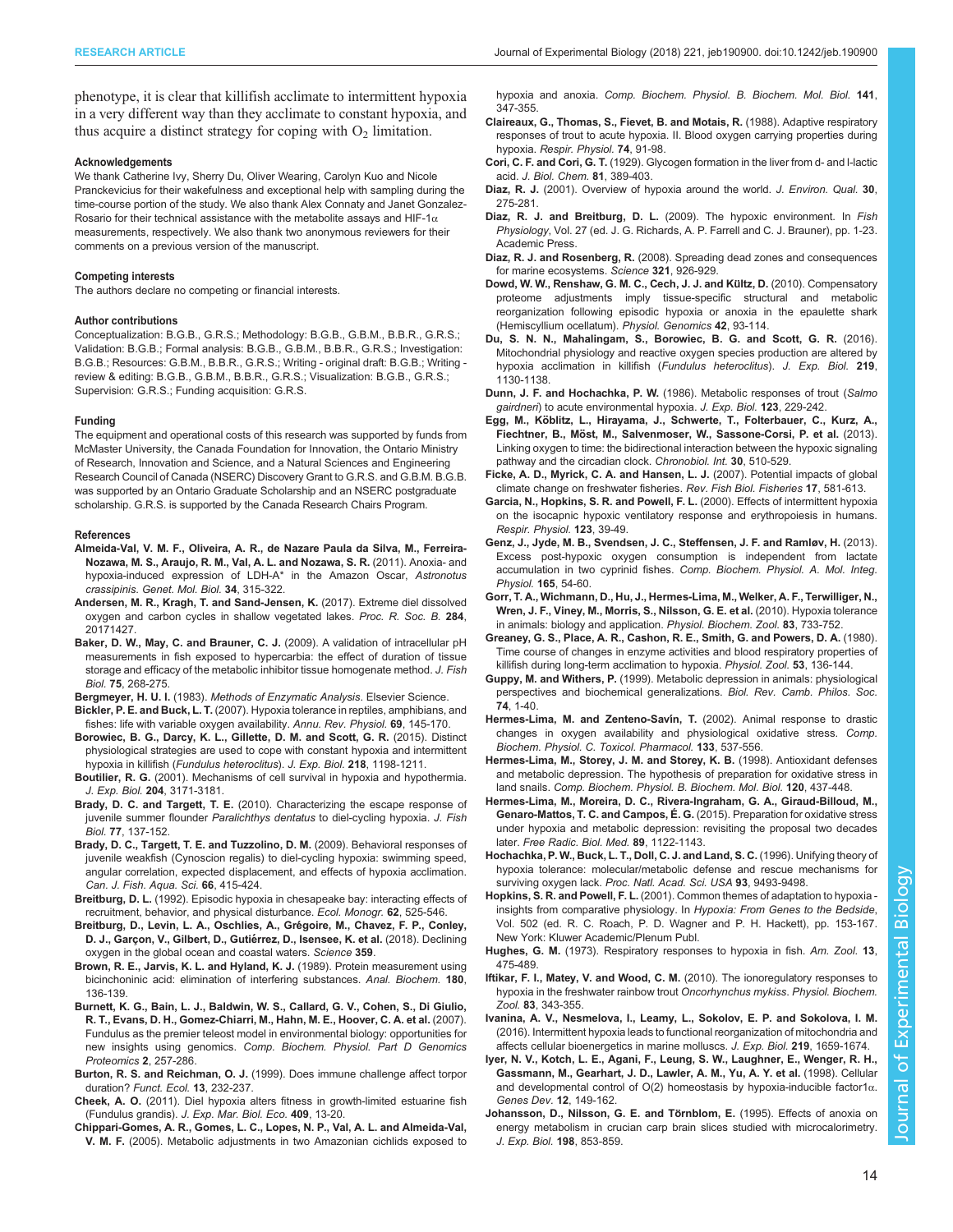- <span id="page-14-0"></span>[Johansson, D., Nilsson, G. E. and Døving, K. B.](http://dx.doi.org/10.1016/S0304-3940(97)00814-8) (1997). Anoxic depression of [light-evoked potentials in retina and optic tectum of crucian carp.](http://dx.doi.org/10.1016/S0304-3940(97)00814-8) Neurosci. Lett. 237[, 73-76.](http://dx.doi.org/10.1016/S0304-3940(97)00814-8)
- [Kim, J.-W., Tchernyshyov, I., Semenza, G. L. and Dang, C. V.](http://dx.doi.org/10.1016/j.cmet.2006.02.002) (2006). HIF-1 [mediated expression of pyruvate dehydrogenase kinase: A metabolic switch](http://dx.doi.org/10.1016/j.cmet.2006.02.002) [required for cellular adaptation to hypoxia.](http://dx.doi.org/10.1016/j.cmet.2006.02.002) Cell Metab. 3, 177-185.
- Kopp, R., Kö[blitz, L., Egg, M. and Pelster, B.](http://dx.doi.org/10.1152/physiolgenomics.00250.2010) (2011). HIF signaling and overall [gene expression changes during hypoxia and prolonged exercise differ](http://dx.doi.org/10.1152/physiolgenomics.00250.2010) considerably. [Physiol. Genomics](http://dx.doi.org/10.1152/physiolgenomics.00250.2010) 43, 506-516.
- [Le Moine, C. M., Morash, A. J. and McClelland, G. B.](http://dx.doi.org/10.1152/ajpregu.00070.2011) (2011). Changes in HIF-[1alpha protein, pyruvate dehydrogenase phosphorylation, and activity with](http://dx.doi.org/10.1152/ajpregu.00070.2011) [exercise in acute and chronic hypoxia.](http://dx.doi.org/10.1152/ajpregu.00070.2011) Am. J. Physiol. Regu. Integ. Comp. Physiol. 301[, R1098-R1104.](http://dx.doi.org/10.1152/ajpregu.00070.2011)
- [Lewis, J. M., Costa, I., Val, A. L., Almeida-Val, V. M., Gamperl, A. K. and Driedzic,](http://dx.doi.org/10.1242/jeb.005371) W. R. [\(2007\). Responses to hypoxia and recovery: repayment of oxygen debt is](http://dx.doi.org/10.1242/jeb.005371) [not associated with compensatory protein synthesis in the Amazonian cichlid,](http://dx.doi.org/10.1242/jeb.005371) [Astronotus ocellatus](http://dx.doi.org/10.1242/jeb.005371). J. Exp. Biol. 210, 1935-1943.
- López-Olmeda, J. F., López-García, I., Sá[nchez-Muros, M. J., Blanco-Vives, B.,](http://dx.doi.org/10.1007/s10499-012-9547-z) Aparicio, R. and Sánchez-Vázquez, F. J. [\(2012\). Daily rhythms of digestive](http://dx.doi.org/10.1007/s10499-012-9547-z) [physiology, metabolism and behaviour in the European eel \(](http://dx.doi.org/10.1007/s10499-012-9547-z)Anguilla anguilla). [Aquacult. Int.](http://dx.doi.org/10.1007/s10499-012-9547-z) 20, 1085-1096.
- [Lushchak, V. I., Lushchak, L. P., Mota, A. A. and Hermes-Lima, M.](http://dx.doi.org/10.1152/ajpregu.2001.280.1.R100) (2001). [Oxidative stress and antioxidant defenses in goldfish](http://dx.doi.org/10.1152/ajpregu.2001.280.1.R100) Carassius auratus during anoxia and reoxygenation. [Am. J. Physiol. Regu. Integ. Comp. Physiol.](http://dx.doi.org/10.1152/ajpregu.2001.280.1.R100) 280, [R100-R107.](http://dx.doi.org/10.1152/ajpregu.2001.280.1.R100)
- Lutz, P. L. and Nilsson, G. E. [\(2004\). Vertebrate brains at the pilot light.](http://dx.doi.org/10.1016/j.resp.2004.03.013) Resp. [Physiol. Neuro.](http://dx.doi.org/10.1016/j.resp.2004.03.013) 141, 285-296.
- Lykkeboe, G. and Weber, R. [\(1978\). Changes in the respiratory properties of the](http://dx.doi.org/10.1007/BF00689475) blood in the carp, Cyprinus carpio[, induced by diurnal variation in ambient oxygen](http://dx.doi.org/10.1007/BF00689475) tension. [J. Comp. Physiol.](http://dx.doi.org/10.1007/BF00689475) 128, 117-125.
- MacFarlane, P. M. and Mitchell, G. S. [\(2008\). Respiratory long-term facilitation](http://dx.doi.org/10.1016/j.neuroscience.2007.12.003) [following intermittent hypoxia requires reactive oxygen species formation.](http://dx.doi.org/10.1016/j.neuroscience.2007.12.003) [Neuroscience](http://dx.doi.org/10.1016/j.neuroscience.2007.12.003) 152, 189-197.
- [Martinez, M. L., Landry, C., Boehm, R., Manning, S., Cheek, A. O. and Rees,](http://dx.doi.org/10.1242/jeb.02437) B. B. [\(2006\). Effects of long-term hypoxia on enzymes of carbohydrate](http://dx.doi.org/10.1242/jeb.02437) [metabolism in the Gulf killifish,](http://dx.doi.org/10.1242/jeb.02437) Fundulus grandis. J. Exp. Biol. 209, 3851-3861.
- Milligan, C. L. and McDonald, D. G. (1988). In vivo lactate kinetics at rest and during recovery from exhaustive exercise in coho salmon (Oncorhynchus kisutch) and starry flounder (Platichthys stellatus). J. Exp. Biol. 135, 119-131.
- Milligan, C. L. and Wood, C. M. (1986). Intracellular and extracellular acid-base status and H+ exchange with the environment after exhaustive exercise in the rainbow trout. J. Exp. Biol. 123, 93-121.
- Montoya, A., López-Olmeda, J. F., Yúfera, M., Sá[nchez-Muros, M. J. and](http://dx.doi.org/10.1016/j.aquaculture.2010.06.023) Sánchez-Vázquez, F. J. [\(2010\). Feeding time synchronises daily rhythms of](http://dx.doi.org/10.1016/j.aquaculture.2010.06.023) [behaviour and digestive physiology in gilthead seabream \(](http://dx.doi.org/10.1016/j.aquaculture.2010.06.023)Sparus aurata). Aquacult. 306[, 315-321.](http://dx.doi.org/10.1016/j.aquaculture.2010.06.023)
- Mortola, J. P. [\(2007\). Hypoxia and circadian patterns.](http://dx.doi.org/10.1016/j.resp.2007.02.005) Resp. Physiol. Neuro. 158, [274-279.](http://dx.doi.org/10.1016/j.resp.2007.02.005)
- [Nascimben, L., Ingwall, J. S., Lorell, B. H., Pinz, I., Schultz, V., Tornheim, K. and](http://dx.doi.org/10.1161/01.HYP.0000144292.69599.0c) Tian, R. [\(2004\). Mechanisms for increased glycolysis in the hypertrophied rat](http://dx.doi.org/10.1161/01.HYP.0000144292.69599.0c) heart. [Hypertension](http://dx.doi.org/10.1161/01.HYP.0000144292.69599.0c) 44, 662-667.
- Nikinmaa, M. and Rees, B. B. [\(2005\). Oxygen-dependent gene expression in](http://dx.doi.org/10.1152/ajpregu.00626.2004) fishes. [Am. J. Physiol. Regul. Integr. Comp. Physiol.](http://dx.doi.org/10.1152/ajpregu.00626.2004) 288, R1079-R1090.
- Nikinmaa, M. and Soivio, A. [\(1982\). Blood oxygen transport of hypoxic](http://dx.doi.org/10.1002/jez.1402190206) Salmo gairdneri. [J. Exp. Zool.](http://dx.doi.org/10.1002/jez.1402190206) 219, 173-178.
- [Nikinmaa, M., Pursiheimo, S. and Soitamo, A. J.](http://dx.doi.org/10.1242/jcs.01192) (2004). Redox state regulates [HIF-1alpha and its DNA binding and phosphorylation in salmonid cells.](http://dx.doi.org/10.1242/jcs.01192) J. Cell Sci. 117[, 3201-3206.](http://dx.doi.org/10.1242/jcs.01192)
- Nilsson, G. E. and Renshaw, G. M. C. [\(2004\). Hypoxic survival strategies in two](http://dx.doi.org/10.1242/jeb.00979) [fishes: extreme anoxia tolerance in the North European crucian carp and natural](http://dx.doi.org/10.1242/jeb.00979) [hypoxic preconditioning in a coral-reef shark.](http://dx.doi.org/10.1242/jeb.00979) J. Exp. Biol. 207, 3131-3139.
- Nilsson, G. E., Rosen, P. R. and Johansson, D. (1993). Anoxic depression of spontaneous locomotor activity in crucian carp quantified by a computerized imaging technique. J. Exp. Biol. 180, 153-162.
- [Nonnotte, G., Maxime, V., Truchot, J. P., Williot, P. and Peyraud, C.](http://dx.doi.org/10.1016/0034-5687(93)90090-W) (1993). [Respiratory responses to progressive ambient hypoxia in the sturgeon,](http://dx.doi.org/10.1016/0034-5687(93)90090-W) Acipenser baeri. [Respir. Physiol.](http://dx.doi.org/10.1016/0034-5687(93)90090-W) 91, 71-82.
- Özand, P. and Narahara, H. T. (1964). Regulation of glycolysis in muscle: III. Influence of insulin, epinephrine, and contraction on phosphofructokinase activity in frog skeletal muscle. J. Biol. Chem. 239, 3146-3152.
- Pelster, B. and Egg, M. [\(2015\). Multiplicity of hypoxia-inducible transcription factors](http://dx.doi.org/10.1086/679751) [and their connection to the circadian clock in the zebrafish.](http://dx.doi.org/10.1086/679751) Physiol. Biochem. Zool. 88[, 146-157.](http://dx.doi.org/10.1086/679751)
- Pelster, B. and Egg, M. [\(2018\). Hypoxia-inducible transcription factors in fish:](http://dx.doi.org/10.1242/jeb.163709) [expression, function and interconnection with the circadian clock.](http://dx.doi.org/10.1242/jeb.163709) J. Exp. Biol. 221[, jeb163709.](http://dx.doi.org/10.1242/jeb.163709)
- Perry, S. F., Jonz, M. G. and Gilmour, K. M. (2009). Oxygen sensing and the hypoxic ventilatory response. In Fish Physiology, Vol. 27 (ed. J. G. Richards, A. P. Farrell and C. J. Brauner), pp. 193-253. Academic Press.
- [Plambech, M., Van Deurs, M., Steffensen, J. F., Tirsgaard, B. and Behrens, J. W.](http://dx.doi.org/10.1111/jfb.12171) [\(2013\). Excess post-hypoxic oxygen consumption in Atlantic cod](http://dx.doi.org/10.1111/jfb.12171) Gadus morhua. [J. Fish Biol.](http://dx.doi.org/10.1111/jfb.12171) 83, 396-403.
- Pörtner, H.-O. [\(1990\). Determination of intracellular buffer values after metabolic](http://dx.doi.org/10.1016/0034-5687(90)90051-Y) [inhibition by fluoride and nitrilotriacetic acid.](http://dx.doi.org/10.1016/0034-5687(90)90051-Y) Respir. Physiol. 81, 275-288.
- Pö[rtner, H. O., Boutilier, R. G., Tang, Y. and Toews, D. P.](http://dx.doi.org/10.1016/0034-5687(90)90050-9) (1990). Determination of [intracellular pH and PCO2 after metabolic inhibiton by fluoride and nitrilotriacetic](http://dx.doi.org/10.1016/0034-5687(90)90050-9) acid. [Respir. Physiol.](http://dx.doi.org/10.1016/0034-5687(90)90050-9) 81, 255-273.
- Prabhakar, N. R., Fields, R. D., Baker, T. and Fletcher, E. C. (2001). Intermittent hypoxia: cell to system. J. Appl. Physiol. 281, L524-L528.
- Prabhakar, N. R. and Kline, D. D. [\(2002\). Ventilatory changes during intermittent](http://dx.doi.org/10.1089/15270290260131920) [hypoxia: importance of pattern and duration.](http://dx.doi.org/10.1089/15270290260131920) High. Alt. Med. Biol. 3, 195-204.
- [Prendergast, B. J., Freeman, D. A., Zucker, I. and Nelson, R. J.](http://dx.doi.org/10.1152/ajpregu.00562.2001) (2002). Periodic [arousal from hibernation is necessary for initiation of immune responses in ground](http://dx.doi.org/10.1152/ajpregu.00562.2001) squirrels. [Am. J. Physiol. Regu. Integ. Comp. Physiol.](http://dx.doi.org/10.1152/ajpregu.00562.2001) 282, R1054-R1062.
- Regan, M. D. and Richards, J. G. [\(2017\). Rates of hypoxia induction alter](http://dx.doi.org/10.1242/jeb.154948) [mechanisms of O2 uptake and the critical O2 tension of goldfish.](http://dx.doi.org/10.1242/jeb.154948) J. Exp. Biol. 220, [2536-2544.](http://dx.doi.org/10.1242/jeb.154948)
- [Regan, M. D., Gill, I. S. and Richards, J. G.](http://dx.doi.org/10.1242/jeb.145169) (2017a). Calorespirometry reveals that [goldfish prioritize aerobic metabolism over metabolic rate depression in all but](http://dx.doi.org/10.1242/jeb.145169) [near-anoxic environments.](http://dx.doi.org/10.1242/jeb.145169) J. Exp. Biol. 220, 564-572.
- [Regan, M. D., Gill, I. S. and Richards, J. G.](http://dx.doi.org/10.1098/rsbl.2017.0392) (2017b). Metabolic depression and the [evolution of hypoxia tolerance in threespine stickleback,](http://dx.doi.org/10.1098/rsbl.2017.0392) Gasterosteus aculeatus. [Biol. Letters](http://dx.doi.org/10.1098/rsbl.2017.0392) 13, 20170392.
- Richards, J. G. (2009). Metabolic and molecular responses of fish to hypoxia. In Fish Physiology, Vol. 27 (ed. J. G. Richards, A. P. Farrell and C. J. Brauner), pp. 443-485. Academic Press.
- Richards, J. G. [\(2011\). Physiological, behavioral and biochemical adaptations of](http://dx.doi.org/10.1242/jeb.047951) [intertidal fishes to hypoxia.](http://dx.doi.org/10.1242/jeb.047951) J. Exp. Biol. 214, 191-199.
- [Richards, J. G., Wang, Y. S., Brauner, C. J., Gonzalez, R. J., Patrick, M. L.,](http://dx.doi.org/10.1007/s00360-006-0135-2) [Schulte, P. M., Choppari-Gomes, A. R., Almeida-Val, V. M. and Val, A. L.](http://dx.doi.org/10.1007/s00360-006-0135-2) [\(2007\). Metabolic and ionoregulatory responses of the Amazonian cichlid,](http://dx.doi.org/10.1007/s00360-006-0135-2) [Astronotus ocellatus](http://dx.doi.org/10.1007/s00360-006-0135-2), to severe hypoxia. J. Comp. Physiol. 177, 361-374.
- [Richards, J. G., Sardella, B. A. and Schulte, P. M.](http://dx.doi.org/10.1152/ajpregu.00192.2008) (2008). Regulation of pyruvate [dehydrogenase in the common killifish,](http://dx.doi.org/10.1152/ajpregu.00192.2008) Fundulus heteroclitus, during hypoxia exposure. [Am. J. Physiol.](http://dx.doi.org/10.1152/ajpregu.00192.2008) 295, R979-R990.
- Robertson, C. E., Wright, P. A., Koblitz, L. and Bernier, N. J. (2014). Hypoxiainducible factor-1 mediates adaptive developmental plasticity of hypoxia tolerance in zebrafish, Danio rerio. Proc. R. Soc. B. 281, 20140637.
- [Robertson, L. M., Val, A. L., Almeida-Val, V. F. and Wood, C. M.](http://dx.doi.org/10.1086/681265) (2015). [Ionoregulatory aspects of the osmorespiratory compromise during acute](http://dx.doi.org/10.1086/681265) [environmental hypoxia in 12 tropical and temperate teleosts.](http://dx.doi.org/10.1086/681265) Physiol. Biochem. Zool. 88[, 357-370.](http://dx.doi.org/10.1086/681265)
- [Routley, M. H., Nilsson, G. E. and Renshaw, G. M. C.](http://dx.doi.org/10.1016/S1095-6433(01)00484-6) (2002). Exposure to hypoxia [primes the respiratory and metabolic responses of the epaulette shark to](http://dx.doi.org/10.1016/S1095-6433(01)00484-6) progressive hypoxia. [Comp. Biochem. Physiol. A. Mol. Integ. Physiol.](http://dx.doi.org/10.1016/S1095-6433(01)00484-6) 131, [313-321.](http://dx.doi.org/10.1016/S1095-6433(01)00484-6)
- Rytkö[nen, K. T., Renshaw, G. M., Vainio, P. P., Ashton, K. J., Williams-Pritchard,](http://dx.doi.org/10.1152/physiolgenomics.00081.2012) G., Leder, E. H. and Nikinmaa, M. [\(2012\). Transcriptional responses to hypoxia](http://dx.doi.org/10.1152/physiolgenomics.00081.2012) [are enhanced by recurrent hypoxia \(hypoxic preconditioning\) in the epaulette](http://dx.doi.org/10.1152/physiolgenomics.00081.2012) shark. [Physiol. Genomics](http://dx.doi.org/10.1152/physiolgenomics.00081.2012) 44, 1090-1097.
- [Scott, G. R., Wood, C. M., Sloman, K. A., Iftikar, F. I., De Boeck, G., Almeida-Val,](http://dx.doi.org/10.1016/j.resp.2008.05.001) V. M. and Val, A. L. [\(2008\). Respiratory responses to progressive hypoxia in the](http://dx.doi.org/10.1016/j.resp.2008.05.001) Amazonian oscar, Astronotus ocellatus. [Resp. Physiol. Neuro.](http://dx.doi.org/10.1016/j.resp.2008.05.001) 162, 109-116.
- [Seagroves, T. N., Ryan, H. E., Lu, H., Wouters, B. G., Knapp, M., Thibault, P.,](http://dx.doi.org/10.1128/MCB.21.10.3436-3444.2001) Laderoute, K. and Johnson, R. S. [\(2001\). Transcription factor HIF-1 is a](http://dx.doi.org/10.1128/MCB.21.10.3436-3444.2001) [necessary mediator of the pasteur effect in mammalian cells.](http://dx.doi.org/10.1128/MCB.21.10.3436-3444.2001) Mol. Cell. Biol. 21, [3436-3444.](http://dx.doi.org/10.1128/MCB.21.10.3436-3444.2001)
- Semenza, G. L. [\(2000\). HIF-1: mediator of physiological and pathophysiological](http://dx.doi.org/10.1152/jappl.2000.88.4.1474) [responses to hypoxia.](http://dx.doi.org/10.1152/jappl.2000.88.4.1474) J. Appl. Physiol. 88, 1474-1480.
- Semenza, G. L. [\(2006\). Regulation of physiological responses to continuous and](http://dx.doi.org/10.1113/expphysiol.2006.033498) [intermittent hypoxia by hypoxia-inducible factor 1.](http://dx.doi.org/10.1113/expphysiol.2006.033498) Exp. Physiol. 91, 803-806.
- [Semenza, G. L. and Prabhakar, N. R.](http://dx.doi.org/10.1089/ars.2007.1691) (2007). HIF-1-dependent respiratory, [cardiovascular, and redox responses to chronic intermittent hypoxia.](http://dx.doi.org/10.1089/ars.2007.1691) Antiox. [Redox. Signal.](http://dx.doi.org/10.1089/ars.2007.1691) 9, 1391-1396.
- [Sollid, J., De Angelis, P., Gundersen, K. and Nilsson, G. E.](http://dx.doi.org/10.1242/jeb.00594) (2003). Hypoxia [induces adaptive and reversible gross morphological changes in crucian carp](http://dx.doi.org/10.1242/jeb.00594) gills. J. Exp. Biol. 206[, 3667-3673.](http://dx.doi.org/10.1242/jeb.00594)
- [Speers-Roesch, B., Brauner, C. J., Farrell, A. P., Hickey, A. J. R., Renshaw,](http://dx.doi.org/10.1242/jeb.059667) [G. M. C., Wang, Y. S. and Richards, J. G.](http://dx.doi.org/10.1242/jeb.059667) (2012). Hypoxia tolerance in [elasmobranchs. II. Cardiovascular function and tissue metabolic responses](http://dx.doi.org/10.1242/jeb.059667) [during progressive and relative hypoxia exposures.](http://dx.doi.org/10.1242/jeb.059667) J. Exp. Biol. 215, 103-114.
- [Speers-Roesch, B., Mandic, M., Groom, D. J. E. and Richards, J. G.](http://dx.doi.org/10.1016/j.jembe.2013.10.006) (2013). [Critical oxygen tensions as predictors of hypoxia tolerance and tissue metabolic](http://dx.doi.org/10.1016/j.jembe.2013.10.006) [responses during hypoxia exposure in fishes.](http://dx.doi.org/10.1016/j.jembe.2013.10.006) J. Exp. Mar. Biol. Eco. 449, [239-249.](http://dx.doi.org/10.1016/j.jembe.2013.10.006)
- [Stierhoff, K. L., Targett, T. E. and Power, J. H.](http://dx.doi.org/10.1139/F09-066) (2009). Hypoxia-induced growth [limitation of juvenile fishes in an estuarine nursery: assessment of small-scale](http://dx.doi.org/10.1139/F09-066) [temporal dynamics using RNA:DNA.](http://dx.doi.org/10.1139/F09-066) Can. J. Fish. Aqua. Sci. 66, 1033-1047.